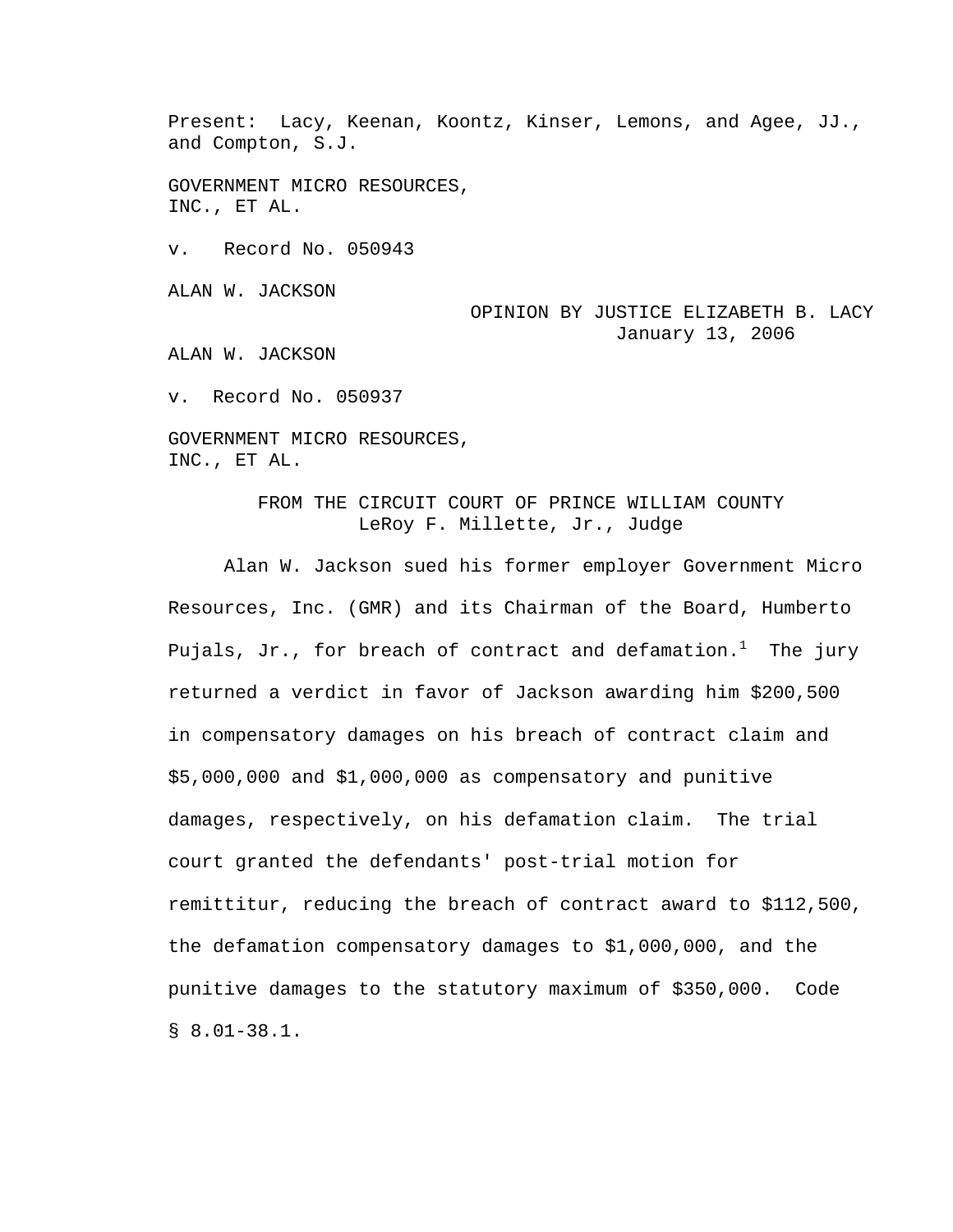Jackson, GMR, and Pujals appealed the trial court's judgment and we have consolidated the appeals for our consideration. GMR and Pujals ask us to reverse the judgment of the trial court. They assert that the trial court erred in failing to strike Jackson's defamation claim and that the evidence did not support a finding of actual malice necessary for an award of punitive damages or to overcome the qualified privilege they contend attached to the alleged defamatory statements. Jackson seeks restoration of the jury's compensatory damage award for his defamation claim.

For the reasons stated below, we conclude that Jackson's defamation claim was not opinion, was timely and properly pled and proven; that actual malice was shown by clear and convincing evidence; and that in holding that the compensatory damage award was excessive, the trial court did not consider factors in evidence relevant to that damage award.

#### FACTS

The following facts are relevant to both appeals and we recite them in the light most favorable to Jackson, the party prevailing in the trial court. City of Lynchburg v. Brown, 270 Va. 166, 168, 613 S.E.2d 407, 408 (2005).

 $\overline{\phantom{a}}$  $1$  Jackson also included counts of actual and constructive fraud which the trial court struck.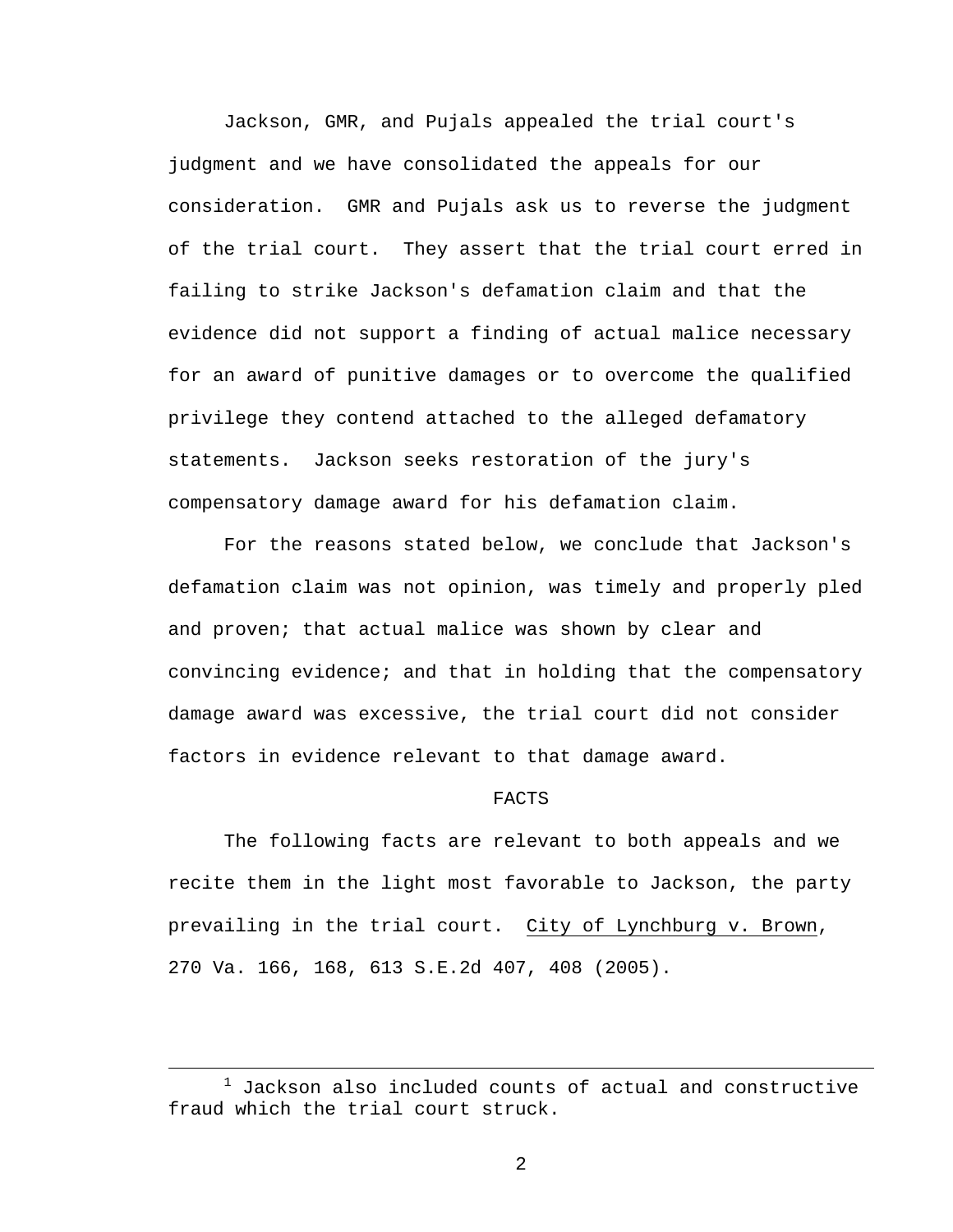Following his discharge from the army, Jackson served eight years with the National Security Agency where he qualified for top secret and "specially comparted information" security clearances following satisfactory completion of multiple "full lifestyle polygraph" examinations. Upon leaving the government, he worked for various technical systems companies as senior officer or chief executive officer developing a reputation for successfully turning financially distressed business units into profitable entities and expanding the companies.

In 2001, GMR, a technology resale and services company, sought to increase its services business. To accomplish this goal, GMR recruited Jackson to serve as president and chief executive officer because of his connections with the federal government, his top secret security clearances, and his extensive experience with technology services in both the public and private sectors.

Jackson began work at GMR on July 9, 2001. Within a short period, Jackson realized the company's financial situation differed significantly from what he was led to believe when he accepted the position. For example, GMR's line of credit was significantly reduced because Pujals caused a transfer of properties from the company to himself by using the company's line of credit to satisfy the mortgages on the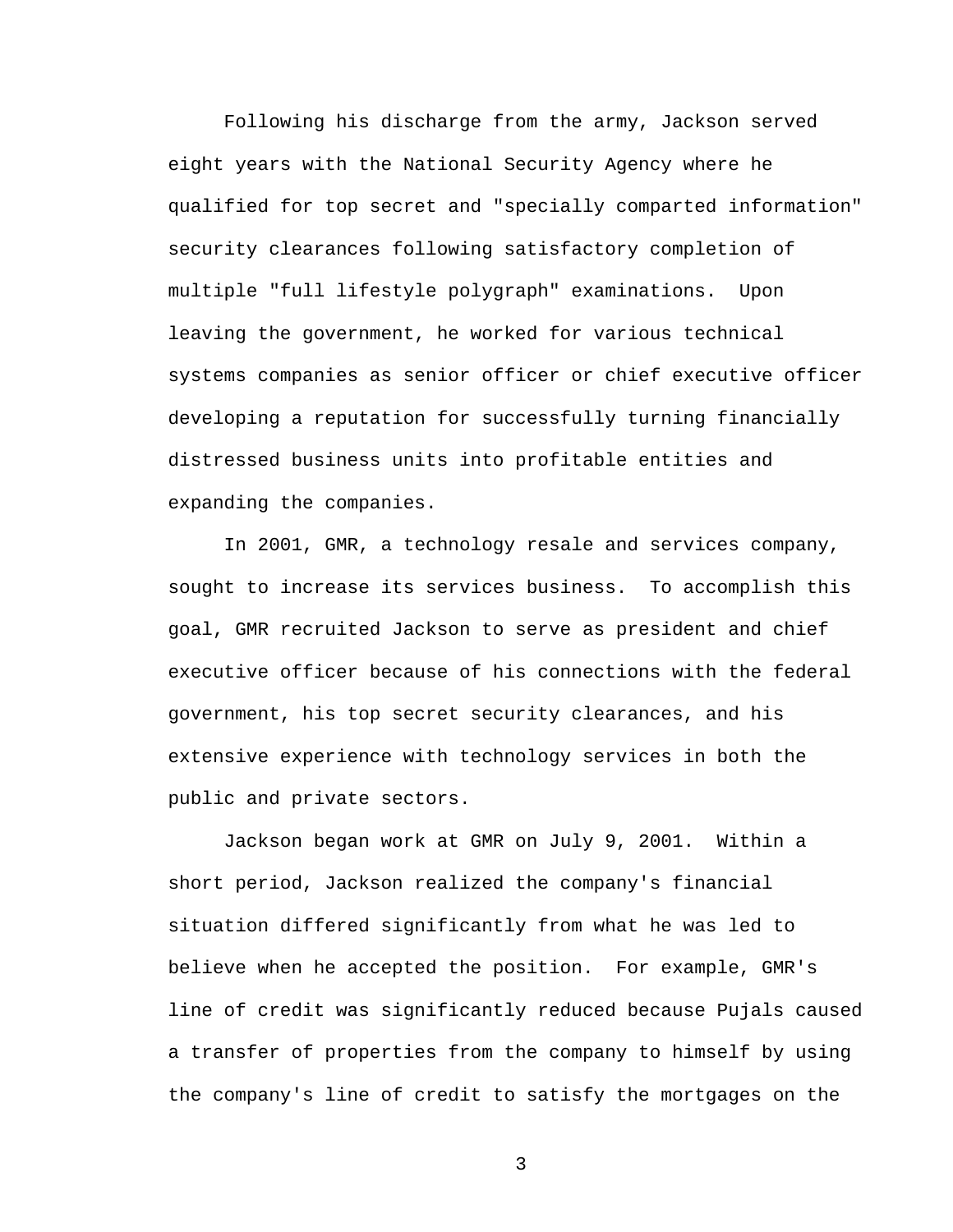properties. Jackson also learned of a \$1.1 million loss GMR sustained in the first six months of 2001, a \$400,000 accounting error reported by the chief financial officer in August, and a \$1.4 million discrepancy between the company's listed inventory and that which it actually held.

In October 2001, as part of its effort to increase its services business, GMR began discussions with Seisint, Inc. (Seisint), a technology company with a super computer it wished to market to the federal government. Seisint did not have contacts with the federal government, but GMR could provide those contacts through Jackson. The Seisint executives, Henry E. Asher and Daniel W. Latham, worked directly with Jackson. Eventually, GMR and Seisint executed a memorandum of understanding detailing GMR and Seisint's agreement to jointly market Seisint's super computer to the federal government.

The remainder of 2001 and the early months of 2002 did not bring a significant change in GMR's financial status. On March 5, 2002, GMR terminated Jackson's employment for cause. The termination letter accused Jackson of "gross mismanagement" of GMR's finances. Pujals admitted, however, that when he wrote the letter he did not have "a specific amount of money in mind" as a basis for that statement.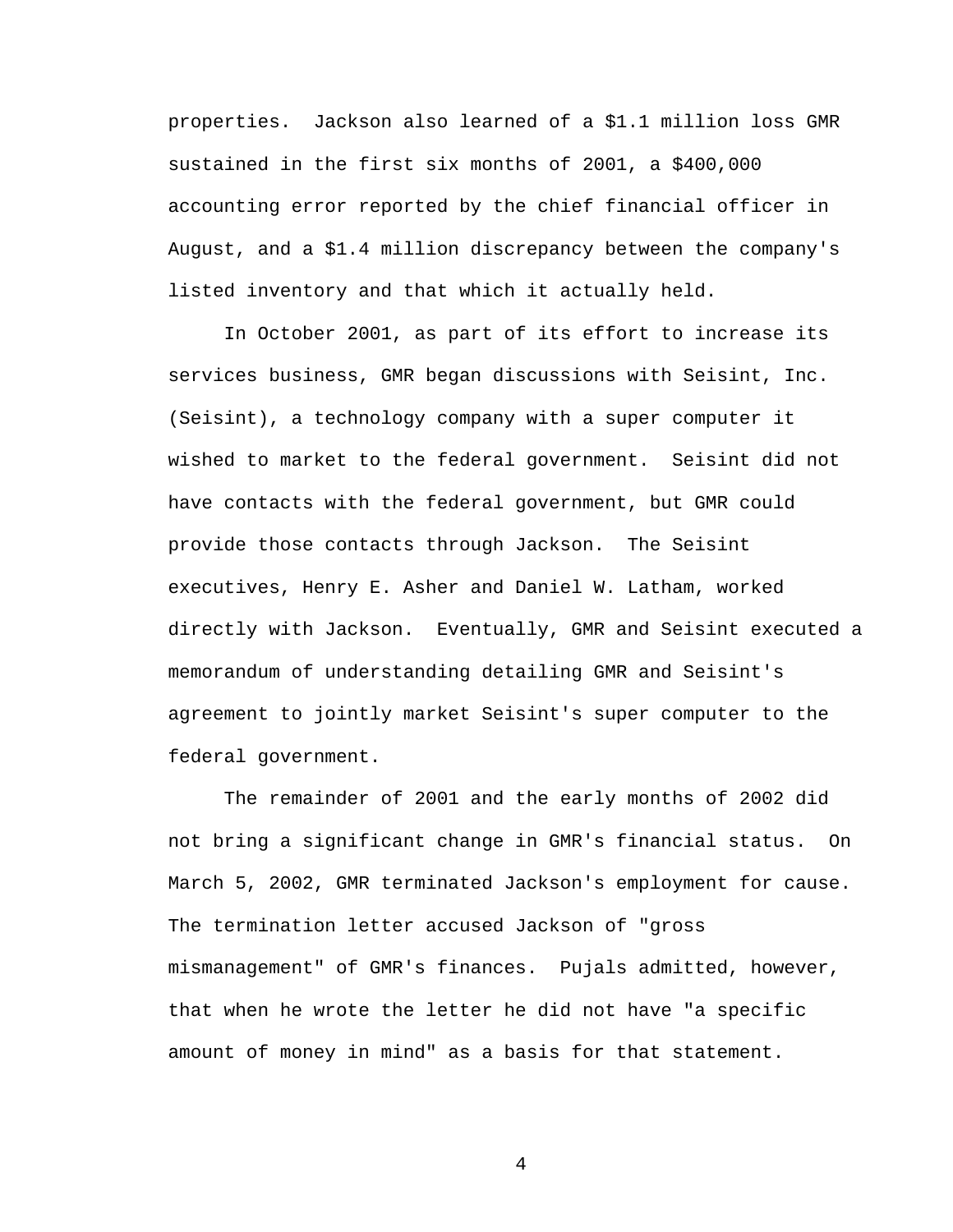According to Asher, Pujals called Asher either the day Jackson was terminated, or the next day, and told Asher that Jackson "mismanaged the company and cost him a tremendous amount of money." Latham testified that at a meeting in April 2002 between GMR and Seisint executives Pujals initiated the subject of Jackson's firing and said that "Jackson had been removed from his job because he lost \$3 million." Pujals testified that at the April meeting he had responded to Asher's question regarding the details of Jackson's termination by saying the company, and not Jackson, lost \$3 million, which resulted in Pujals having to let Jackson go. Pujals admitted that Jackson did not lose \$3 million for GMR and that "it would be false if someone said that."

Following his termination, Jackson entered employment discussions with Seisint. Because of the information Asher received from Pujals, Seisint, at Asher's direction did not hire Jackson for a management position but rather engaged him as a sales representative and consultant from March 6, 2002 until December 31, 2002. On January 1, 2003, Seisint hired Jackson as senior vice-president of government programs, which Jackson did not consider a management position.

Pujals was upset when he heard that Jackson was working for Seisint because Jackson would not have known about Seisint if not for GMR. Particularly, Pujals said: "And to find out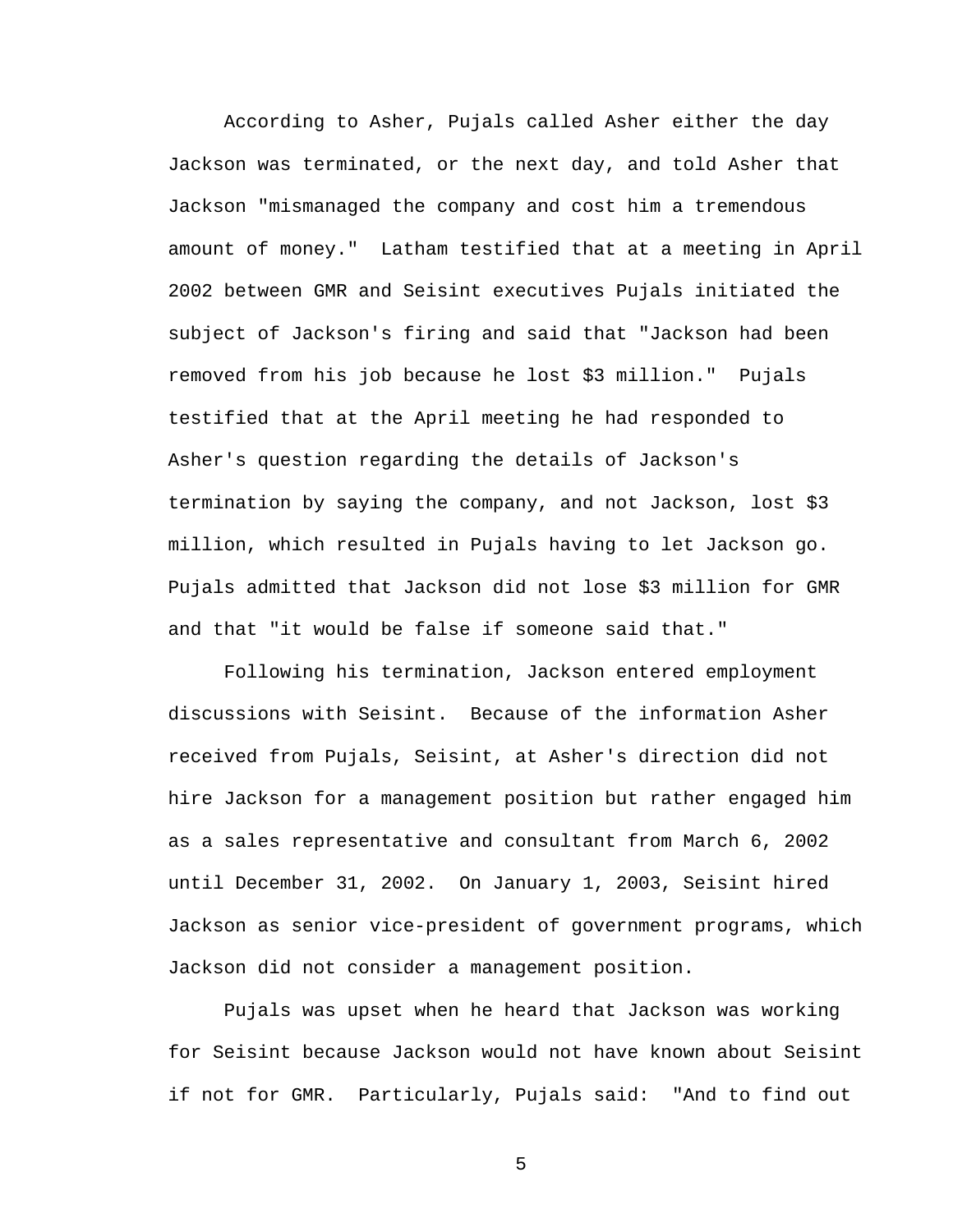– and to find out that after we fired him for cause, that he's already employed immediately after and he has already a relationship right after was very, very – a very, very mean thing for him to do."

## I. The Defamatory Statements

 The jury was instructed to return a verdict in favor of Jackson if it found that Jackson proved either of the following two statements:

> Mr. Pujals called Hank Asher within a few days of terminating Mr. Jackson (March 5, 2002). Mr. Pujals told Mr. Asher that Mr. Jackson had mismanaged GMR, had lost what Mr. Asher perceived or recalled as an exorbitant amount of money, and that Mr. Pujals had to let him go as a result; or

In April 2002, Mr. Pujals told Daniel Latham, President of Homeland Defense [and] Seisint, Inc., and/or Mr. Asher, founder and CEO of Seisint, Inc., that he fired Al Jackson because Mr. Jackson lost \$3 million.

GMR $^2$  contends that the first statement was not contained in Jackson's pleadings and was not timely asserted, that both statements were opinion and therefore could not be the subject

 $\overline{\phantom{a}}$  $2$  GMR and Pujals filed a joint appeal. Therefore, throughout our discussion of these appeals, "GMR" will refer to Pujals and GMR collectively unless the context requires otherwise.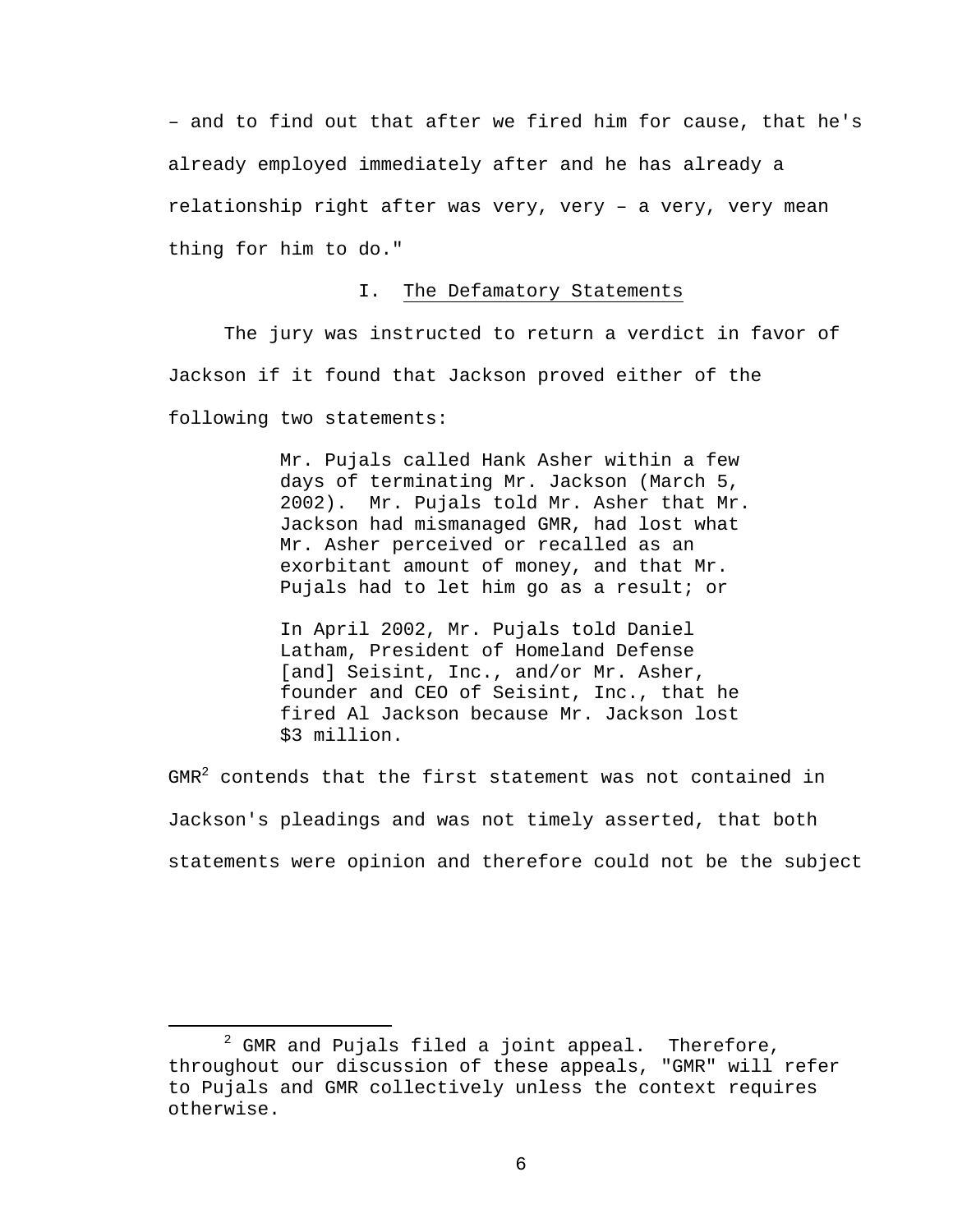of a defamation claim, and that Jackson did not prove that GMR uttered either statement in haec verba or with malice. $3$ 

A. Pleading the Defamation Claim

Whether Jackson failed to plead and timely assert the first statement, as GMR contends, depends on whether that statement was included in the description of the alleged defamation contained in the motion for judgment and a subsequent bill of particulars. A motion for judgment asserting a claim for defamation that does not recite all the specifics of the alleged defamatory statement, although not good pleading, may nevertheless state a "substantial cause of action imperfectly." Federal Land Bank v. Birchfield, 173 Va. 200, 217, 3 S.E.2d 405, 411 (1939). The particulars of the allegedly defamatory statement may be supplied in a bill of particulars. Id. However, if, in supplying such specifics, a litigant identifies an allegedly defamatory statement that was not reasonably included in the original pleadings, such a statement constitutes a separate claim of defamation and must comply with Code § 8.01-247.1, the one-year statute of limitations for defamation claims. See id. at 217-19, 3 S.E.2d at 411-12.

 $\overline{\phantom{a}}$  3 <sup>3</sup> GMR's argument that the evidence was insufficient to support a finding of actual malice in this assignment of error is based on its assertion that the statements were entitled to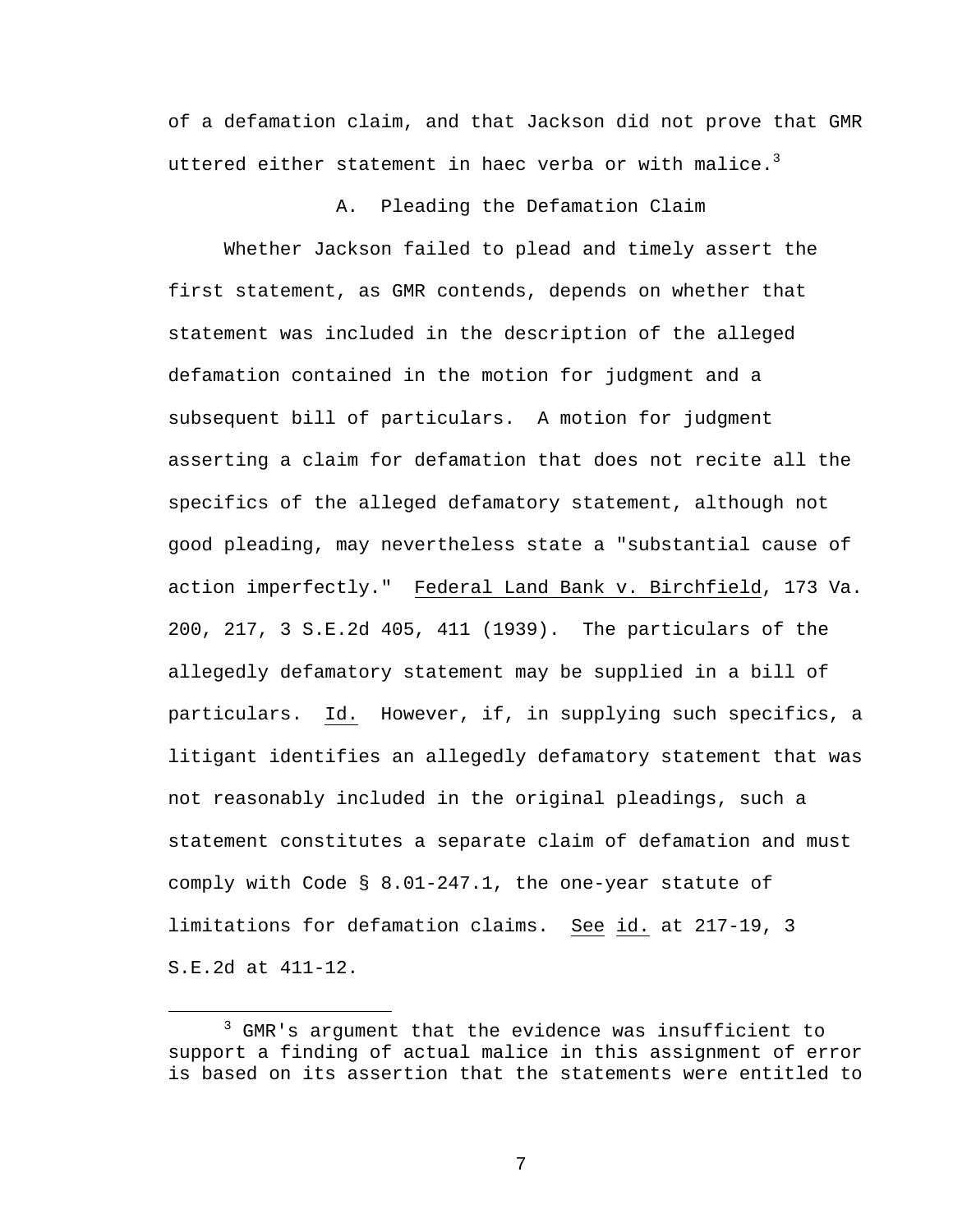In this case, Jackson's motion for judgment recited that

Humberto ("Tico") Pujals and GMR made false and defamatory statements to executives of Seisint, Inc., stating that Mr. Jackson lost \$3 million for GMR and was terminated as a result.

In his bill of particulars, Jackson contended that "[o]n or around" April 12, 2002, at a business meeting between certain identified and unidentified Seisint executives and certain representatives of GMR, Pujals stated that in 2001 Jackson lost either "a significant amount" of money for GMR or "enormous amounts" of money for GMR. The bill of particulars also recited that "[o]n or around" April 12, Pujals "made the statement to a Seisint executive (who has requested not to be named) that Mr. Jackson 'lost \$3 million for GMR last year.' "

 On October 8, 2004, Jackson filed a supplemental answer to GMR's first set of interrogatories based on the de bene esse depositions of Asher and Latham taken by GMR September 20, 2004 and July 13, 2004, respectively. $4$  In that answer, Jackson stated that Pujals called Asher "either the day, or within a few days of terminating Mr. Jackson" and told Asher that Jackson had "mismanaged" GMR, that Jackson lost what

a qualified privilege. Qualified privilege is addressed infra.

i

4 Jackson's supplemental answer included five alleged defamatory statements. The trial court excluded three statements and they are not at issue on appeal. Therefore, we only address the October 8 interrogatory answer as it relates to the two statements made by Pujals.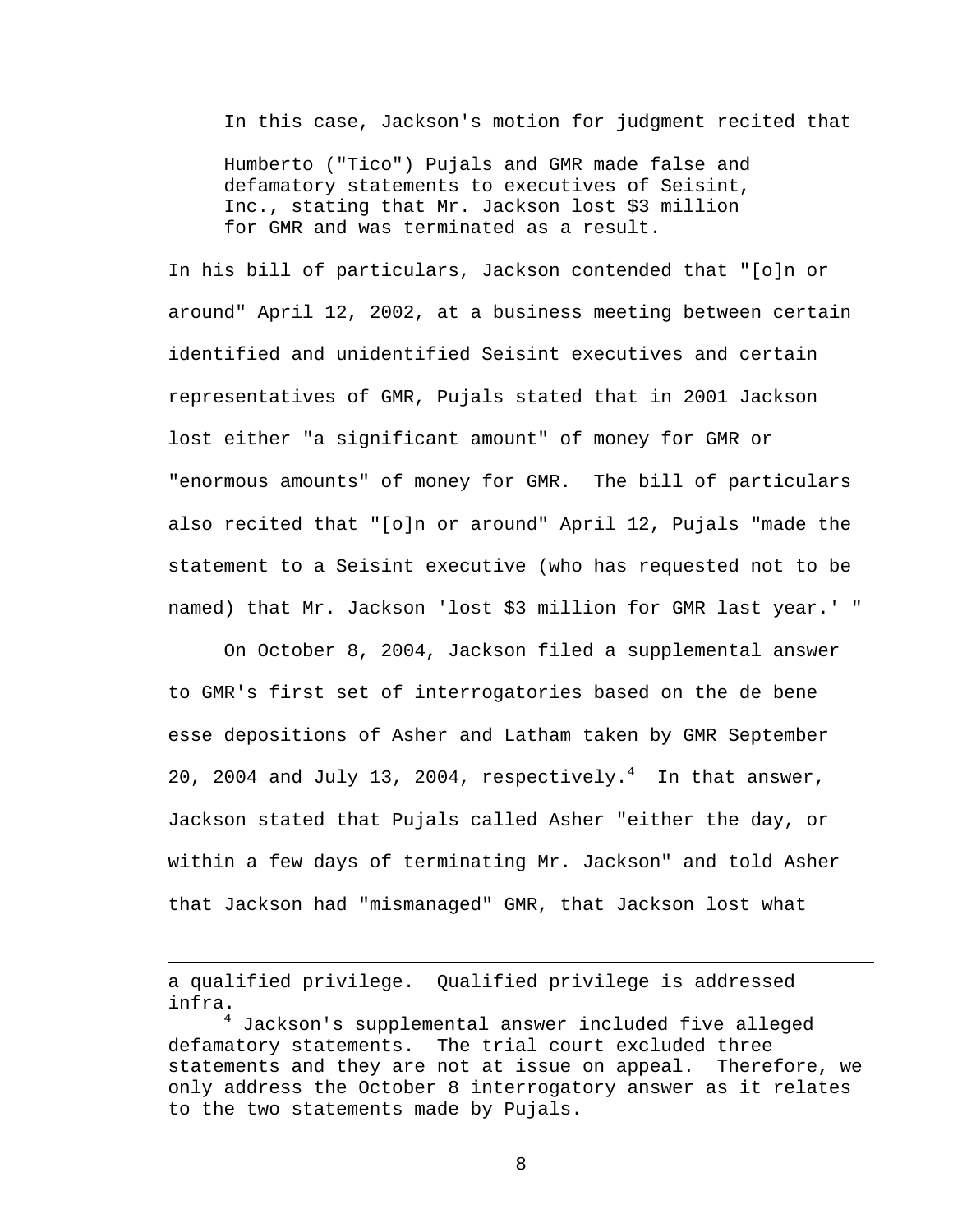Asher "perceived or recalled" to be an "exorbitant amount of money," and that Pujals "had to let" Jackson go. The answer also recited that Pujals told Asher and Latham that he fired Jackson because Jackson "lost \$3 million."

 GMR argues here, as it did in the trial court, that the first statement submitted to the jury involved a March phone call to Asher, which was not pled in either the motion for judgment or bill of particulars but was a new allegation of defamation based on statements first identified in the October 8 interrogatory answer. Because this statement was not pled within the one-year limitations period, GMR asserts that it was untimely and should not have been presented to the jury.

In rejecting GMR's contention, the trial court concluded that the information contained in the October 8 interrogatory answer was "essentially the same allegation" as the statements alleged in the motion for judgment and the bill of particulars and did not constitute a new or separate defamation claim. We find no error in the trial court's ruling.

The defamation claim in the motion for judgment and the bill of particulars was that two statements were made to Seisint executives at an indeterminate time around April 12, 2002, attributing the loss of large amounts of money to Jackson's management of GMR. The October 8 interrogatory answer named a previously "unidentified" Seisint executive to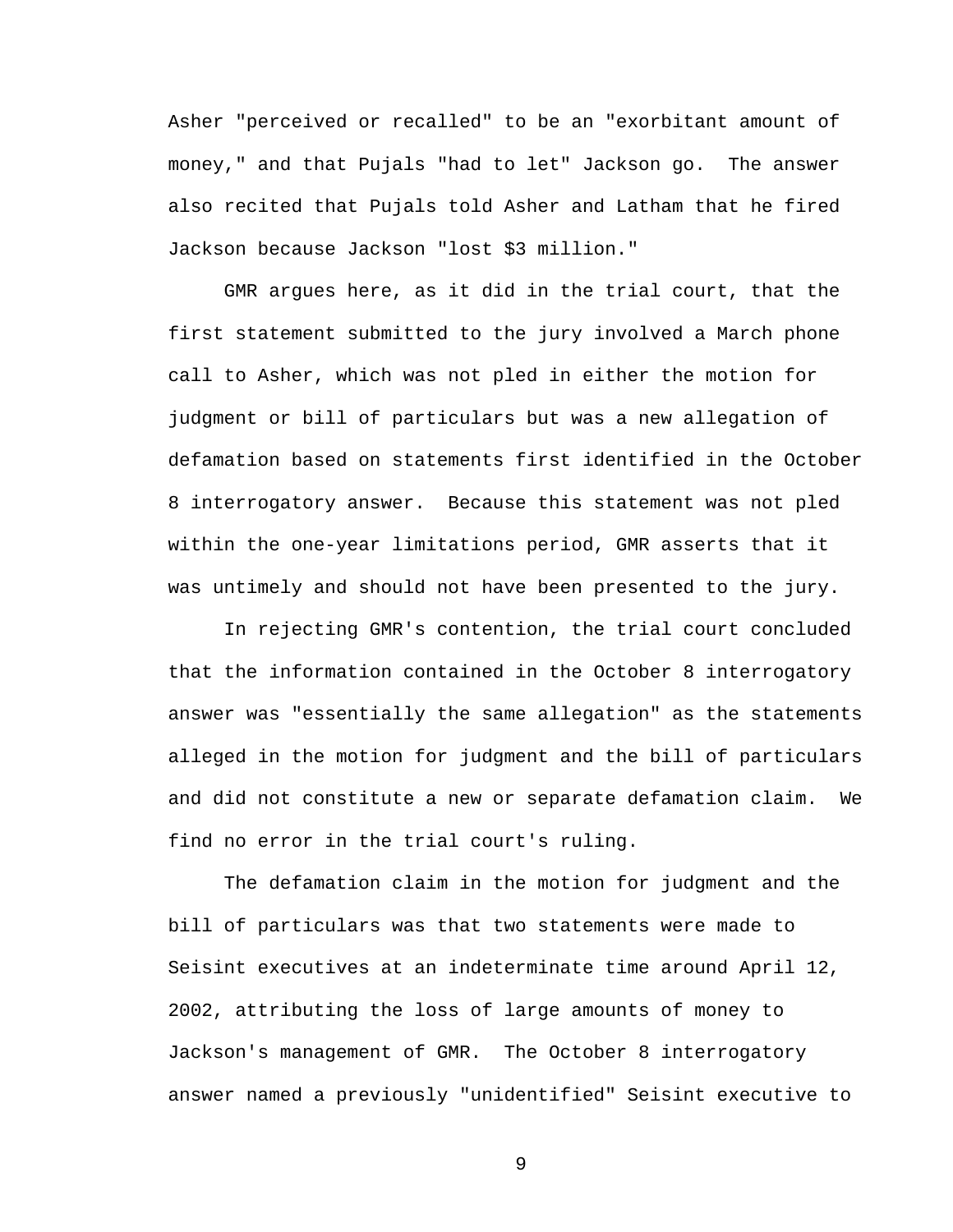whom one of the statements was made and identified the location and time frame of one of the statements. The information provided in the October 8 interrogatory answer, the motion for judgment, and the bill of particulars was consistent with the statements provided to the jury as Jackson's defamation claim. Therefore, the first statement was pled within the limitations period.

## B. Opinion

 GMR next argues that the statements at issue were matters of opinion and thus could not be the basis of a defamation claim. According to GMR, the terms "exorbitant" and "mismanaged" contained in the allegedly defamatory statements submitted to the jury represented Pujals' subjective judgments and were expressions of opinion only.<sup>5</sup>

 Statements that express only the speaker's opinion and not matters of fact are not actionable as defamation because such statements cannot be shown to be false. Fuste v. Riverside Healthcare Ass'n, Inc., 265 Va. 127, 132, 575 S.E.2d 858, 861 (2003). "Statements that are relative in nature and depend largely upon the speaker's viewpoint are expressions of opinion." Id. Whether a statement is a statement of fact or

 $\frac{1}{5}$ <sup>5</sup> GMR also complains that the word "tremendous" reflects opinion, not fact. However, although the jury heard testimony that GMR's financial losses were "tremendous," that word does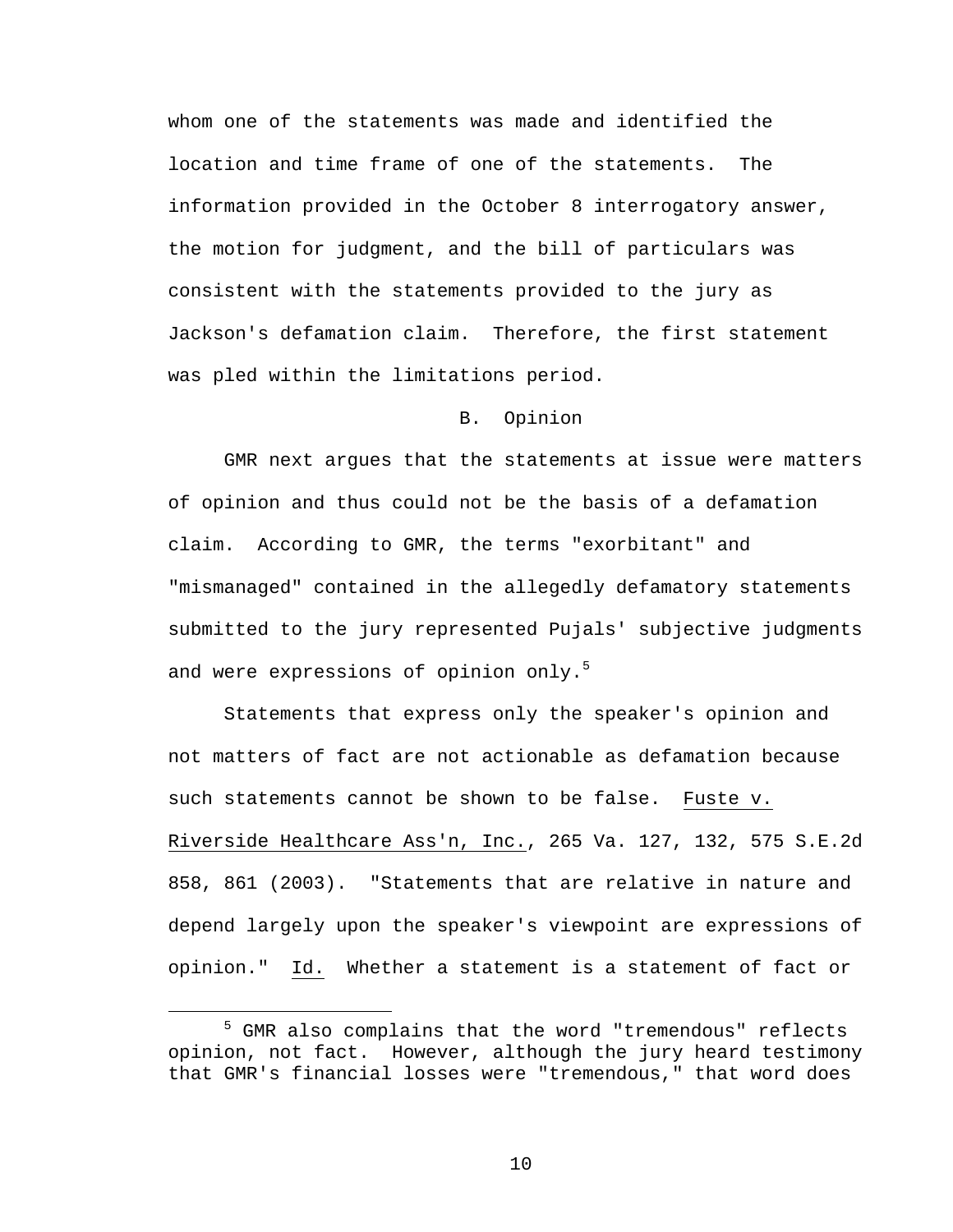opinion is a matter of law and is reviewed de novo on appeal. Jordan v. Kollman, 269 Va. 569, 576, 612 S.E.2d 203, 206-07 (2005).

In American Communications Network, Inc. v. Williams, 264 Va. 336, 341-42, 568 S.E.2d 683, 686 (2002), we held that in considering whether a statement was one of fact or opinion, we do not isolate parts of an alleged defamatory statement. Rather, the alleged defamatory statement must be considered as a whole to determine whether it states a fact or nonactionable opinion.

The alleged defamation in this case is that Jackson's mismanagement caused GMR to lose money in 2001 which, in turn, was the basis for Jackson's termination. Whether a company's financial loss is the result of mismanagement is a fact that can be proven. Indeed, in this case, the parties introduced substantial evidence regarding the cause or causes of GMR's financial losses. The evidence also established that government contracting was a very competitive business and success was often based on contacts with "the appropriate people." The trial court observed that the evidence showed that Pujals' statements were made as a matter of fact "with the intent to defame Mr. Jackson so that he would not be able

i<br>Li

not appear in the statements submitted to the jury and we need not include it in our discussion.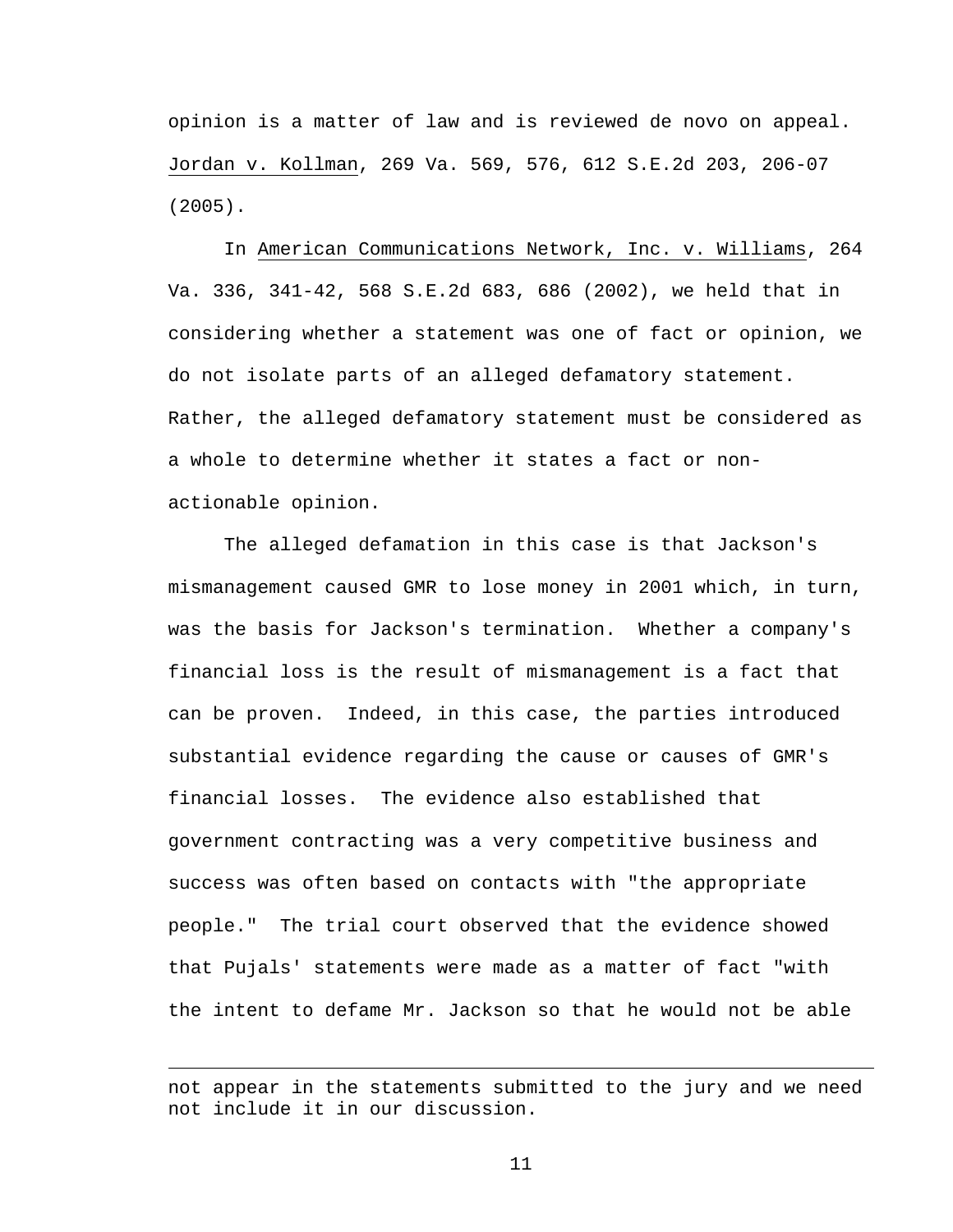to go to Seisint and get employment with them and cut GMR out of the picture."

Accordingly, we conclude that the trial court did not err in ruling that the alleged defamatory statements were not opinion.

## C. Proof of Defamation

 To prevail on a defamation claim, a "sufficient number" of the defamatory words must be proven "to make out a good cause of action. . . . They must be substantially proven as alleged." Birchfield, 173 Va. at 215, 3 S.E.2d at 410. GMR contends that because neither Asher nor Latham could recall the exact words of the first or second statement, respectively, Jackson failed to carry his burden of proof and the trial court should have struck the defamation claim. However, Asher and Latham were not the only persons who testified as to the content of the defamatory statements.

Jackson testified, "in the telephone call with Dan Latham, he told me that  $\ldots$  Mr. Pujals said I had lost \$3 million for GMR, and that's why I had been fired." Jackson also testified that Asher told Jackson that he understood Jackson "lost \$3 million for GMR" and that is why Jackson was fired. Pujals testified that he told Asher and Latham that the company lost \$3 million dollars and "we had to let Jackson go."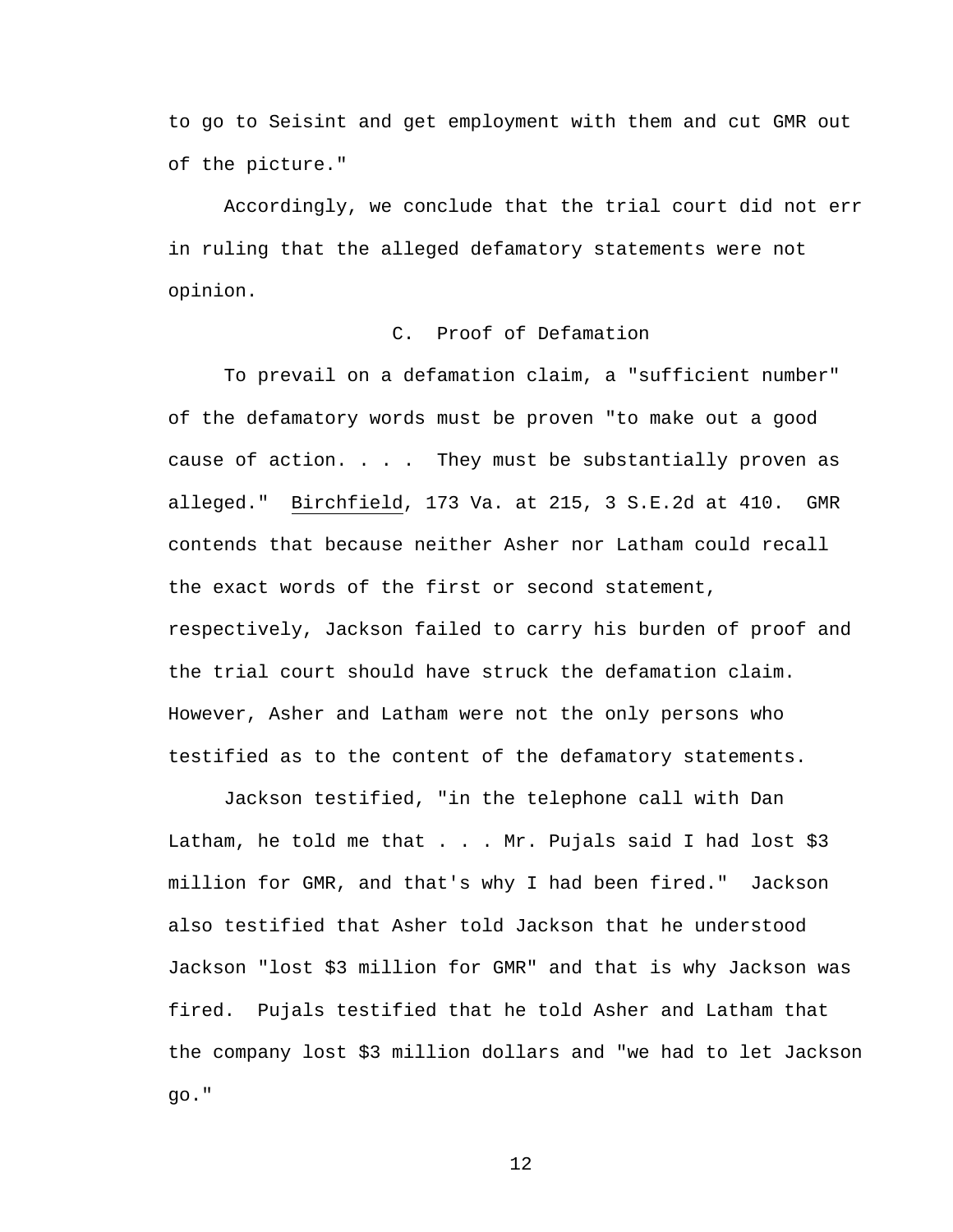Latham testified that Asher was present when Pujals told Latham that Jackson was fired because Jackson had "lost \$3 million," and that \$3 million "was a large sum of money for a company the size [of] GMR." Asher testified that he had one and possibly two conversations with Pujals in which Pujals told Asher that Jackson had "mismanaged the company" and cost the company "tremendous" amounts of money.

 This evidence is sufficient to satisfy the standard that the defamatory words "must be substantially proven as alleged." Birchfield, 173 Va. at 215, 3 S.E.2d at 410.

Finally, GMR complains that the evidence was insufficient to support a finding of actual malice.<sup>6</sup> Actual malice is also required as a basis for awarding punitive damages. GMR has assigned error to the trial court's failure to strike the punitive damage award and, therefore, we will address GMR's arguments regarding the sufficiency of the evidence of actual malice in the following discussion which addresses that assignment of error.

# II. Proof of Actual Malice

 GMR also assigns error to the trial court's failure to strike Jackson's claim for punitive damages asserting Jackson

 $\overline{6}$  $6$  In conjunction with this assertion, GMR argued on brief that the trial court erred in finding that the statements were defamatory per se; however, GMR did not assign error to this holding and consequently we do not address it. Rule 5:17(c).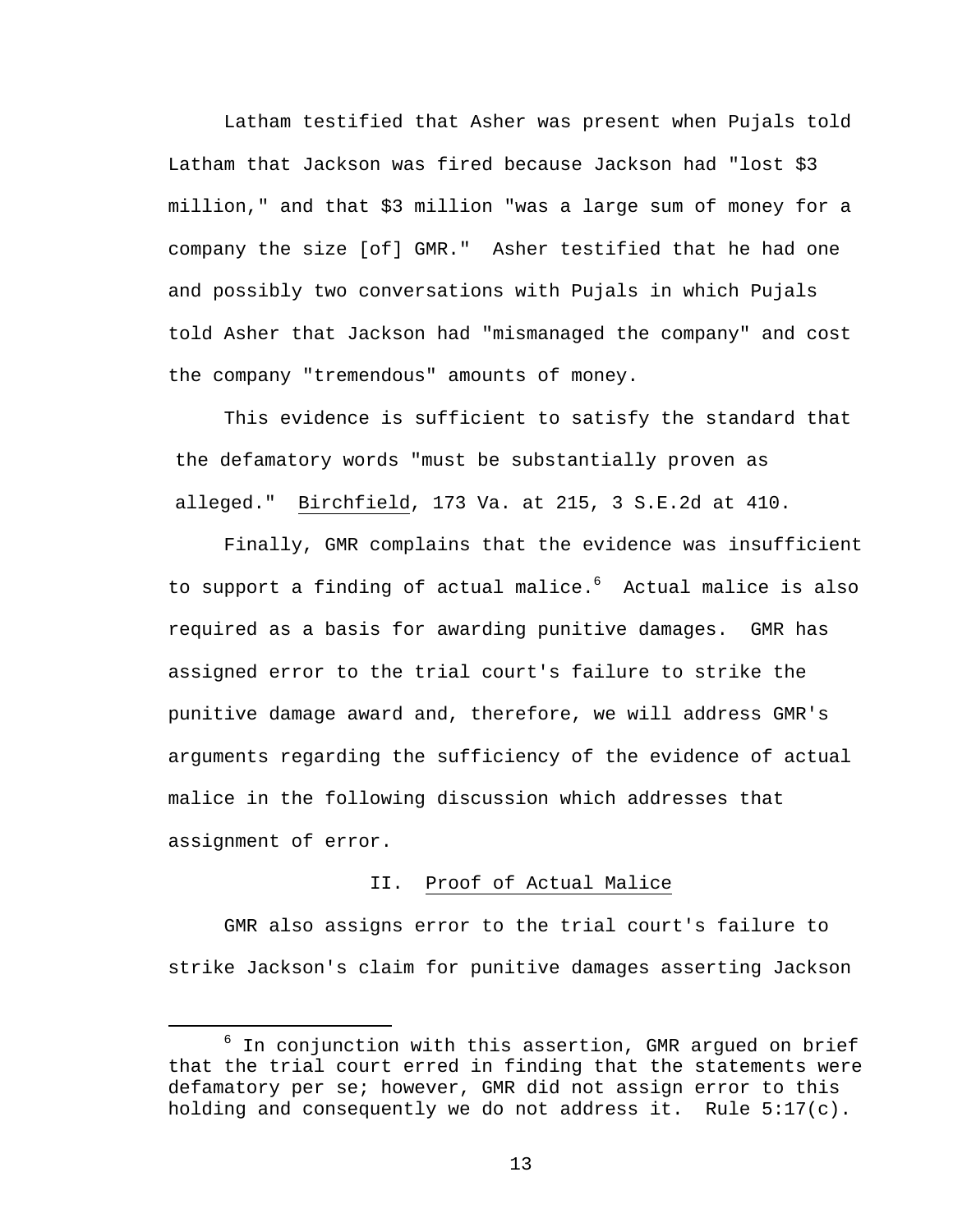failed to provide clear and convincing proof of actual malice. GMR contends that the test we have established for such proof requires "much more than mere falsity" to sustain a finding of actual malice. Citing Jordan, 269 Va. at 580, 612 S.E.2d at 209, and The Gazette, Inc. v. Harris, 229 Va. 1, 50, 325 S.E.2d 713, 746 (1985), GMR asserts that this Court has determined that to establish actual malice, a plaintiff must produce clear and convincing proof that there were reasons for a defendant to doubt the veracity of the defamatory statement or that all judgment and reason were abandoned and no objective basis existed for the defamatory charge. GMR misstates the law and misapplies these cases.

To recover punitive damages in a defamation case, the plaintiff must prove actual malice by "clear and convincing evidence that [the defendant] either knew the statements he made were false at the time he made them, or that he made them with a reckless disregard for their truth." Ingles v. Dively, 246 Va. 244, 253, 435 S.E.2d 641, 646 (1993) (emphasis added). A plaintiff seeking punitive damages can prevail by establishing either circumstance by clear and convincing evidence.

 In both cases cited by GMR, the second circumstance – reckless disregard for the truth – was relied upon to show actual malice. In Jordan, the defendant claimed that he did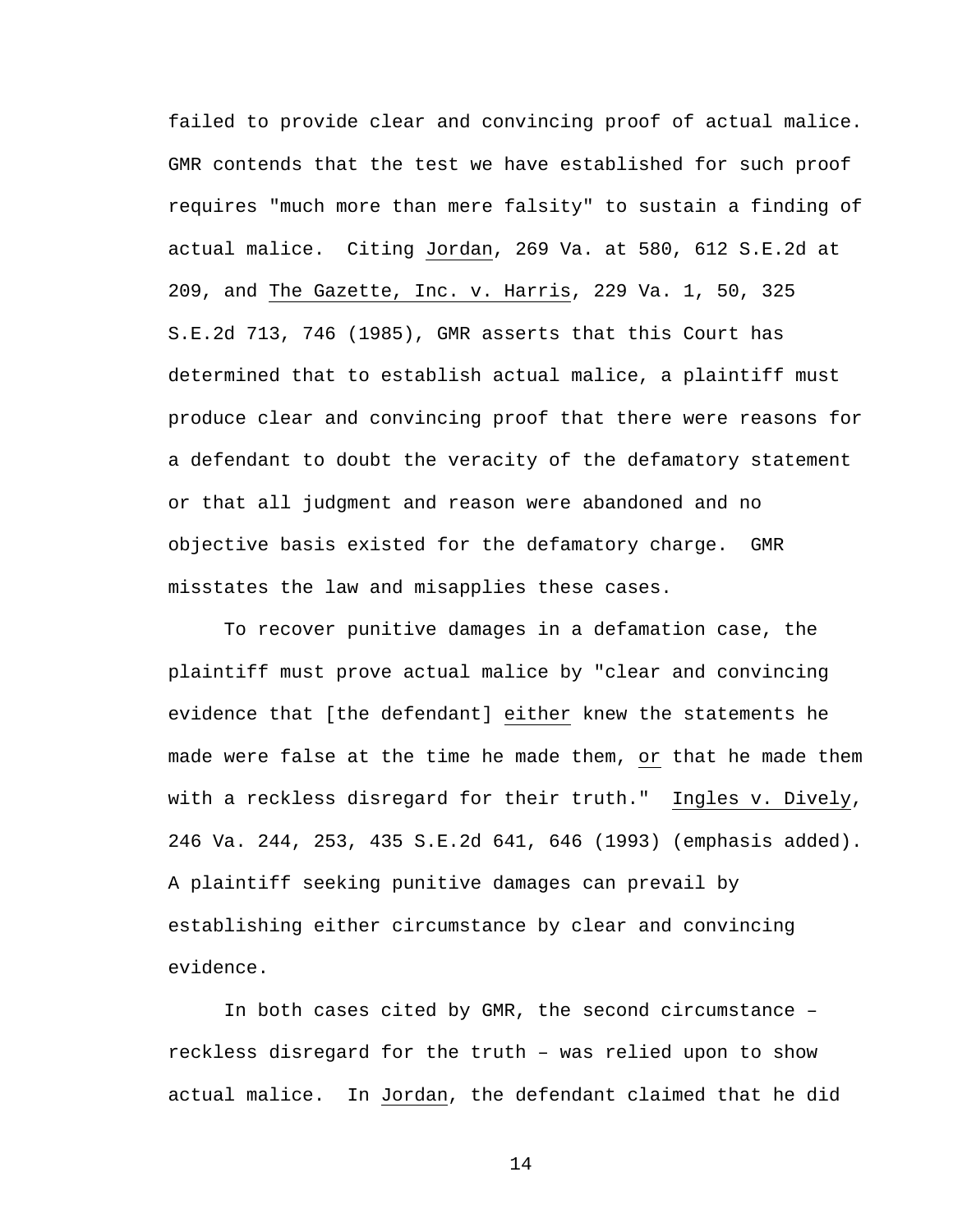not know that the statements at issue were false; rather, he believed the statements to be true. 269 Va. at 580-81, 612 S.E.2d at 209. Similarly in The Gazette, the Court assumed without deciding that the plaintiff failed to prove that the defendant knew the defamatory statements were false. 229 Va. at 49, 325 S.E.2d at 746. These cases are not relevant to the instant case because Jackson predicates his case of actual malice on Pujal's knowledge that his defamatory statements were false.

 In considering GMR's assertion that Jackson did not provide clear and convincing evidence of actual malice, we independently review the record, The Gazette, 229 Va. at 19, 325 S.E.2d at 727, and we review the facts in the light most favorable to the party prevailing below. Jordan, 269 Va. at 577, 612 S.E.2d at 207. The record in this case contains clear and convincing evidence that at the time Pujals made the statements ascribing GMR's loss of large amounts of money in 2001 to Jackson, he knew those statements were false.

Pujals himself testified that he knew Jackson did not lose \$3 million for GMR and that "it would be false if someone said that." According to Asher, Pujals called Asher either the day of or the day after Jackson's termination and told Asher that Jackson had mismanaged GMR and lost a tremendous or exorbitant amount of money. Latham testified that at a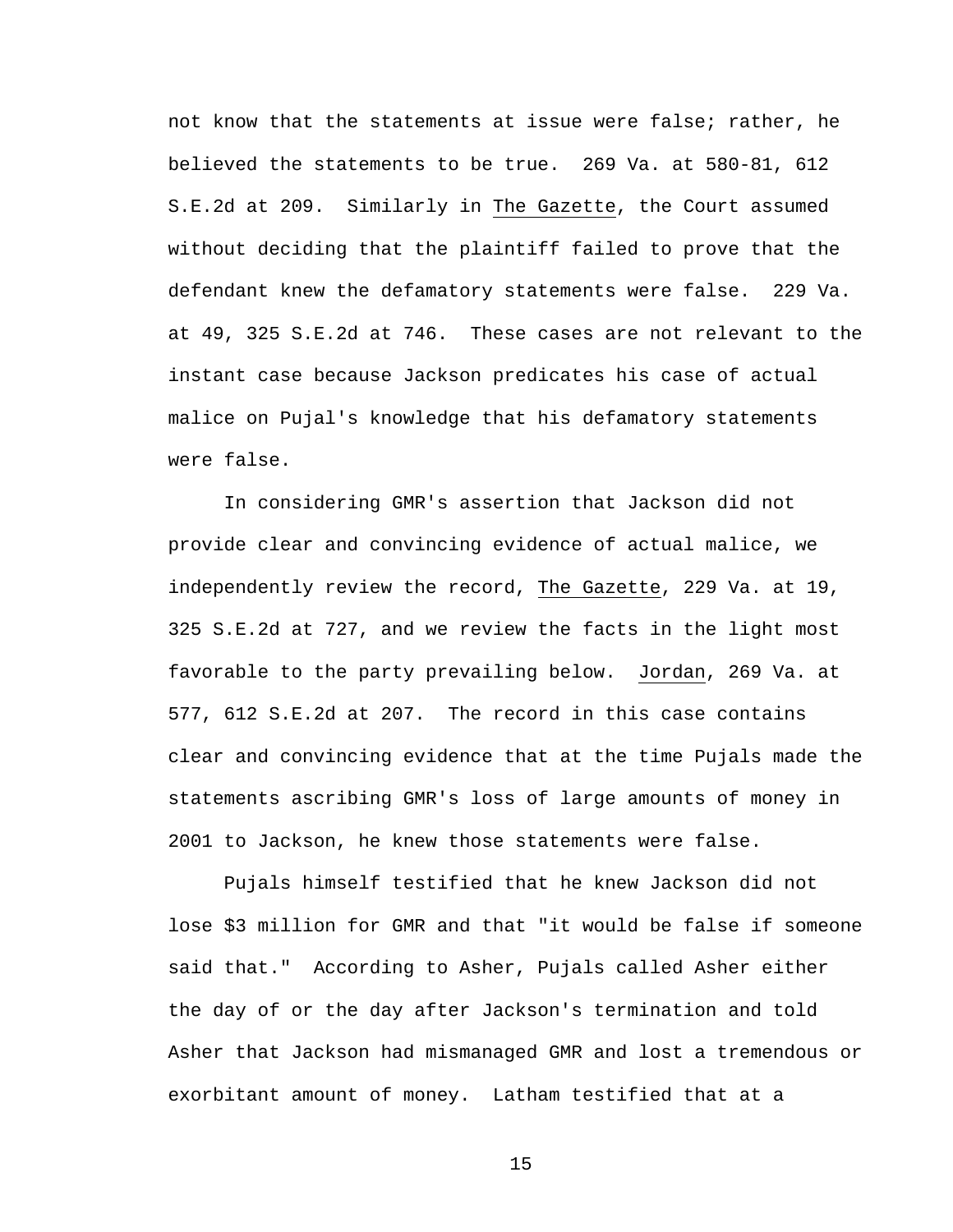meeting in April, Pujals also initiated the conversation regarding Jackson stating that "Jackson had been removed from his job because he lost \$3 million." In neither of these conversations did Pujals mention that the company's financial situation had been affected by a reduced line of credit, the \$1.1 million loss in the first half of 2001, the \$400,000 accounting error, or the \$1.4 million drop-ship inventory problem, none of which could be attributed to Jackson.

 In summary, Pujals knew his statements were false. He initiated both conversations in which he defamed Jackson. Our independent review of the record, considering the evidence in the light most favorable to Jackson, shows clear and convincing proof of actual malice; thus, the trial court did not err in refusing to strike Jackson's punitive damage claim.

## III. Qualified Privilege

 The principle of qualified privilege protects a communication from allegations of defamation if made in good faith, to and by persons who have corresponding duties or interests in the subject of the communication. Smalls v. Wright, 241 Va. 52, 54, 399 S.E.2d 805, 807 (1991). A plaintiff can overcome the privilege by providing evidence that the statements were made with malice. Fuste, 265 Va. at 134, 575 S.E.2d at 863. In this case, the trial court concluded that the privilege did not exist and declined to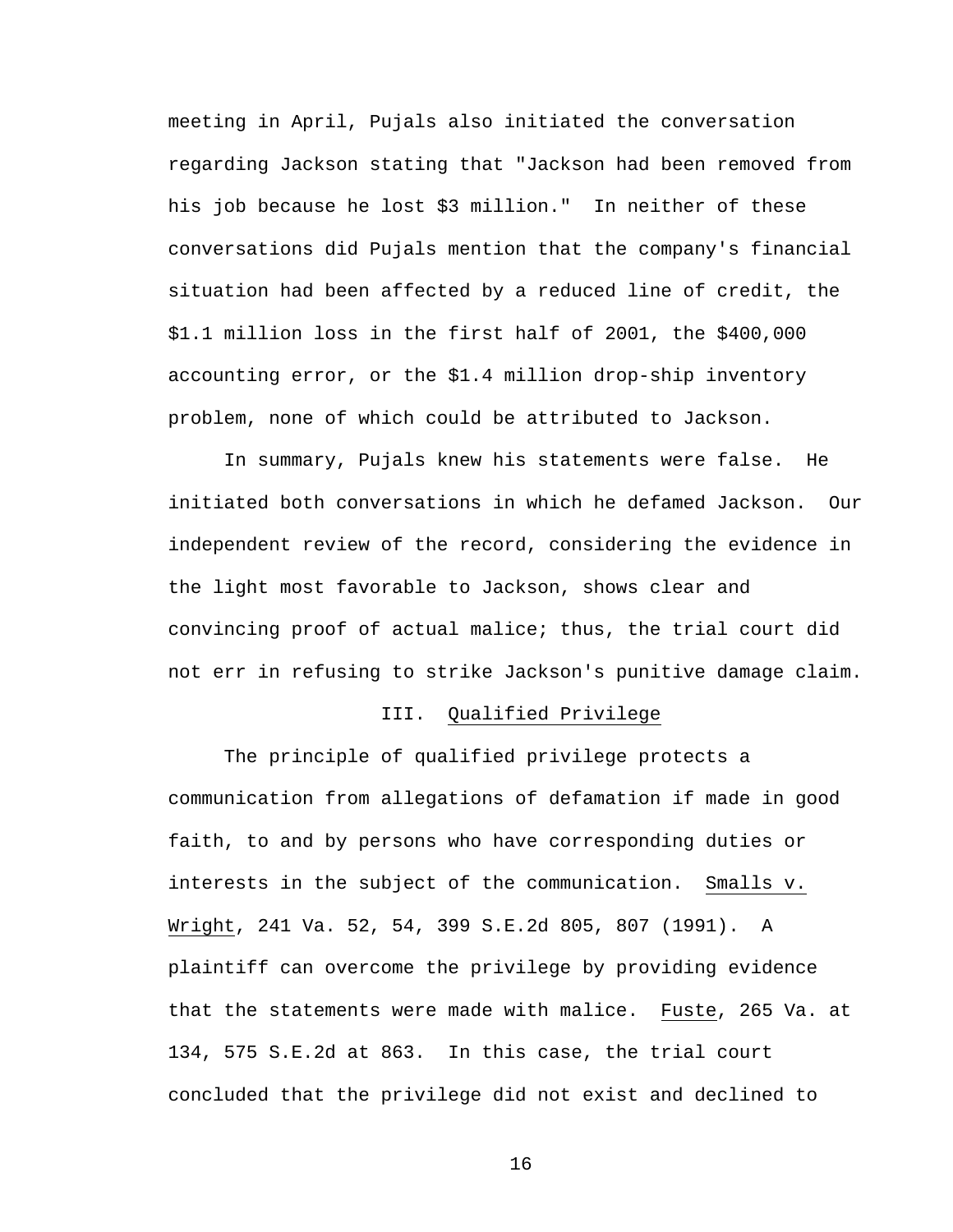instruct the jury on the issue. GMR asserts this holding was error.

We need not resolve whether qualified privilege applied to the alleged defamation in this case because, even if it did, the trial court's failure to instruct the jury was harmless error. In Great Coastal Express, Inc. v. Ellington, 230 Va. 142, 154, 334 S.E.2d 846, 854 (1985), we held that the trial court erred in instructing the jury that a qualified privilege could be overcome if actual malice was established by a preponderance of the evidence. We held such error harmless, however, because the jury awarded punitive damages pursuant to an instruction that required proof of actual malice by clear and convincing evidence. Id. at 155, 334 S.E.2d at 855. Thus, "the jury necessarily found that the plaintiff had carried the heavier burden of proof . . . of malice sufficient to defeat the privilege." Id.

In this case, even if the alleged defamation was entitled to a qualified privilege, the privilege would have been lost if the jury found Pujals uttered the statements with actual malice. As discussed above, the jury was required to and did find that the statements were made with actual malice when it awarded punitive damages. Because we have already concluded that the record supports the award of punitive damages, we hold that any failure to instruct the jury on qualified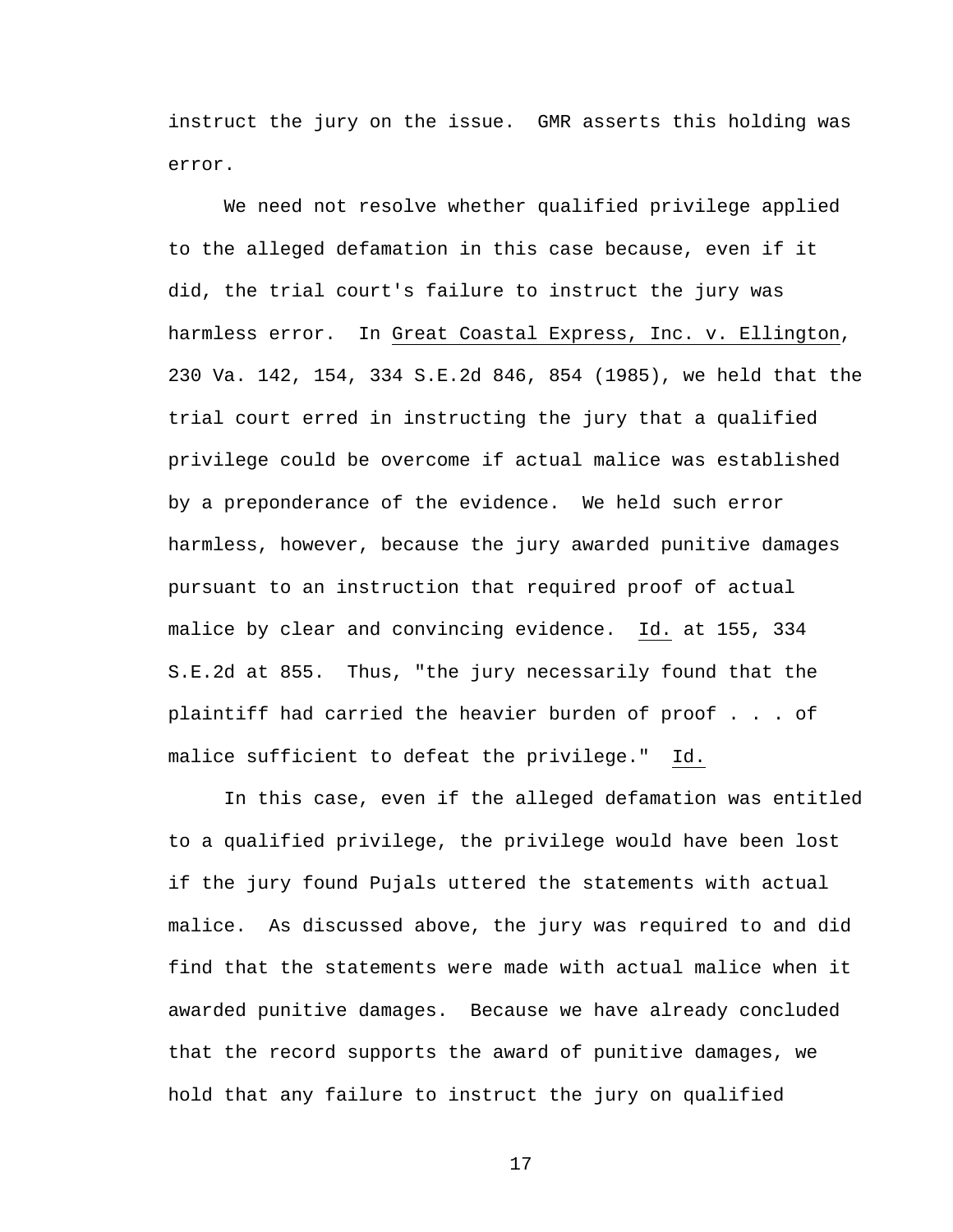privilege was harmless error because the privilege would have been lost upon the jury's finding of actual malice.

# IV. Remittitur

 The trial court set aside the jury's \$5 million compensatory damage award for defamation and ordered remittitur of \$4 million leaving a compensatory damage award of \$1 million. Jackson accepted the judgment of the trial court under protest and filed this appeal pursuant to Code § 8.01-383.1.

 A trial court may set aside a verdict because it is excessive if the amount awarded shocks the conscience of the court either because it indicates "the jury has been motivated by passion, corruption or prejudice" or "has misconceived or misconstrued the facts or the law," or because it is so disproportionate "to the injuries suffered as to suggest that it is not the product of a fair and impartial decision." Shepard v. Capitol Foundry of Virginia, Inc., 262 Va. 715, 720-21, 554 S.E.2d, 72, 75 (2001) (quoting Edmiston v. Kupsenel, 205 Va. 198, 202, 135 S.E.2d 777, 780 (1964)); Poulston v. Rock, 251 Va. 254, 258, 467 S.E.2d 479, 481 (1996).

The trial court in this case concluded that the \$5 million jury verdict was shockingly excessive, explaining that it did not believe the jury was motivated by "bias, passion,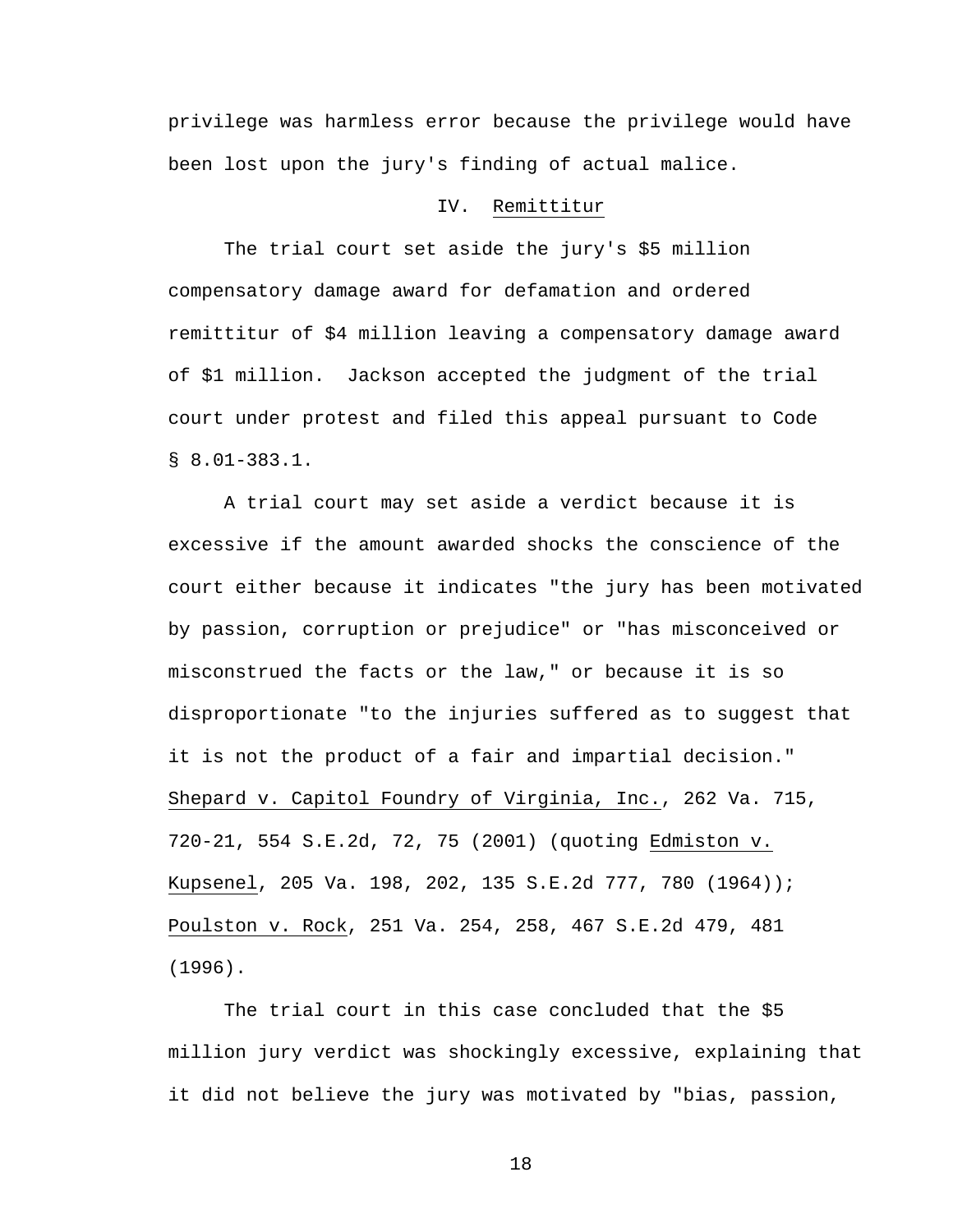or prejudice," but rather "misconceived or misunderstood the facts or the law." The trial court opined that the jury confused and commingled elements of contract and defamation damages leading to an excessive compensatory defamation award.

 In reviewing a trial court's order of remittitur, we apply an abuse of discretion standard. Shepard, 262 Va. at 721, 554 S.E.2d at 75. Applying this standard requires a twostep analysis: (1) we must find in the record both the trial court's conclusion the verdict was excessive and its analysis demonstrating that it "considered factors in evidence relevant to a reasoned evaluation of the damages" when drawing that conclusion, and then (2) we must determine whether the remitted award is "reasonab[ly] relat[ed] to the damages disclosed by the evidence." Poulston, 251 Va. at 259, 467 S.E.2d at 482 (quoting Bassett Furniture Indus. v. McReynolds, 216 Va. 897, 911-12, 224 S.E.2d 323, 332 (1976)). "Both of these steps require an evaluation of the evidence relevant to the issue of damages" and mandate that we consider the evidence in the light most favorable to the party awarded the jury verdict, in this case Jackson. Shepard, 262 Va. at 721, 554 S.E.2d at 75.

Jackson asserts the trial court abused its discretion in concluding the \$5 million jury verdict was excessive. The record contains the trial court's conclusion the verdict was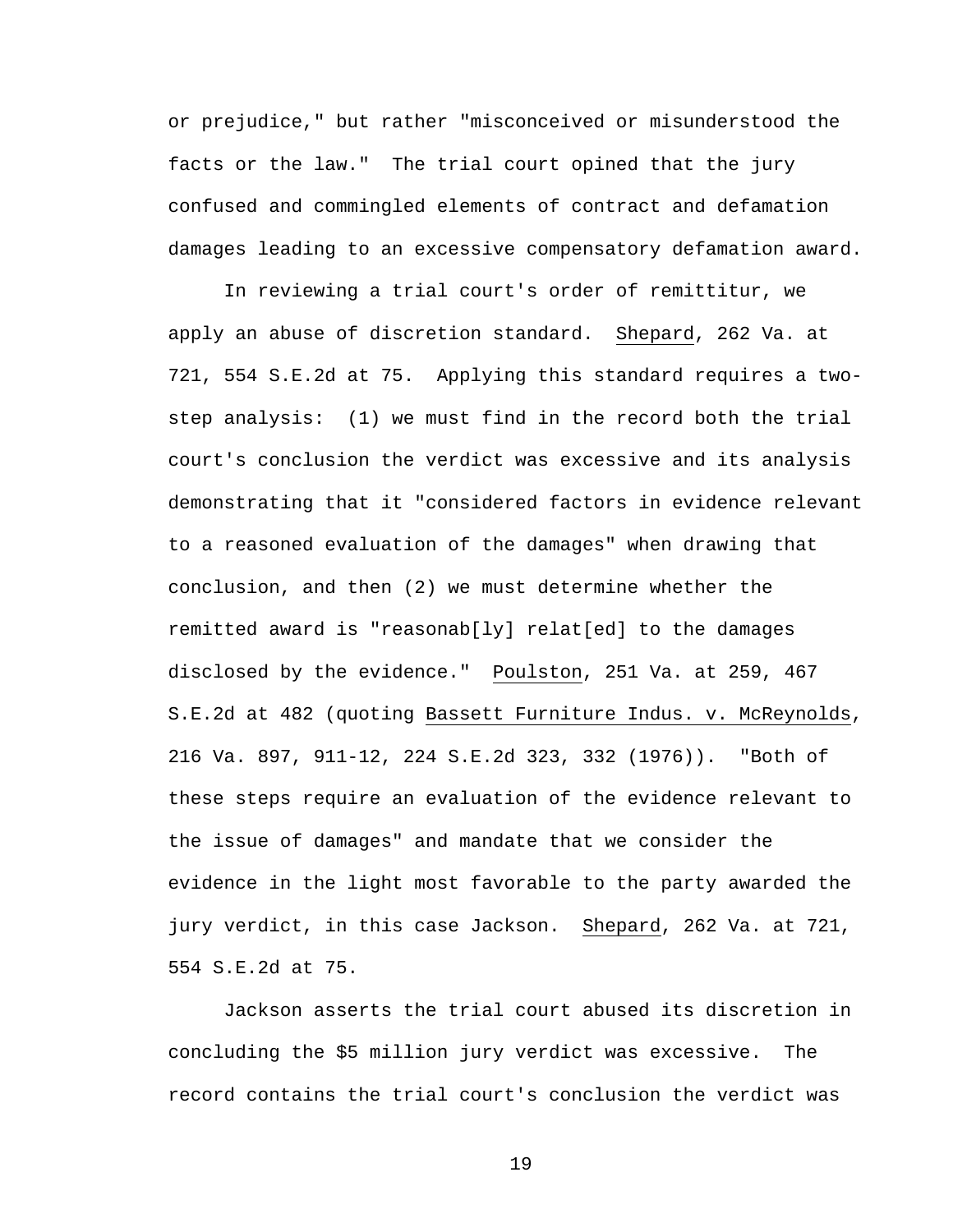excessive and its reasons for that conclusion. However, we do not find support for the trial court's conclusion in the record because the trial court failed to consider, in the light most favorable to Jackson, all the "factors in evidence relevant to a reasoned evaluation of the damages." Poulston, 251 Va. at 259, 467 S.E.2d at 482. Thus, we hold that the trial court abused its discretion in setting aside the jury verdict on compensatory damages for defamation and in ordering remittitur.

The trial court's explanation for its belief that the jury misconceived or misunderstood the facts and the law is that the jury was confused about which of Jackson's injuries could be compensated in the defamation award. An obvious example of the jury's confusion and commingling, according to the trial court, was the jury's breach of contract award. Neither party disputes that the jury was confused and improperly included in the breach of contract award \$88,000 related to defamation. This confusion and commingling, according to the trial court, indicates that the jury was also confused and improperly commingled other elements and evidence of damages in setting the defamation award.

The trial court, appropriately, did not rely solely on the jury's mistake regarding the breach of contract award as sufficient support for its belief that the jury was also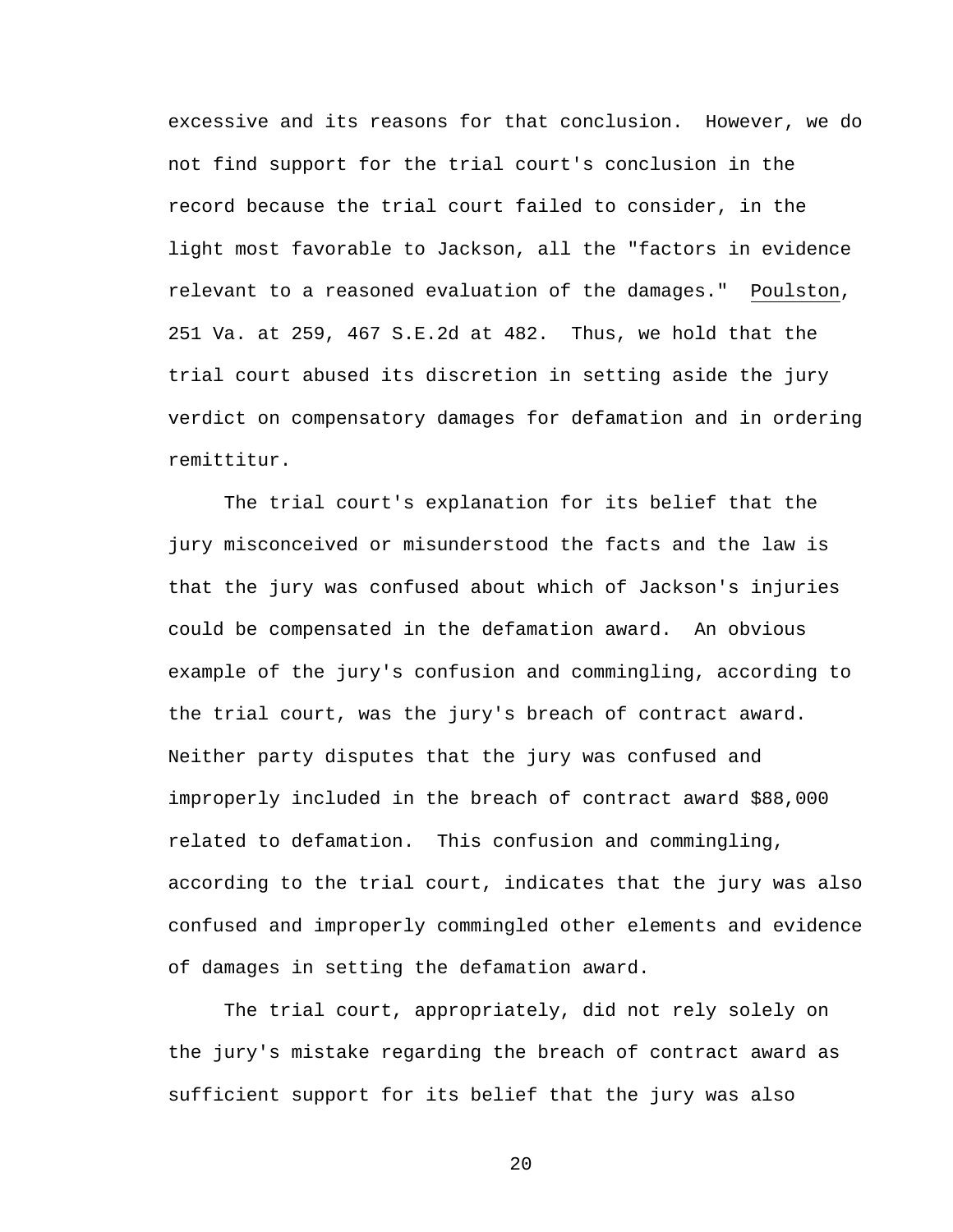confused and included improper elements of damage in the defamation award. The trial court identified other factors and evidence which it believed supported the conclusion that the defamation award was the product of confusion and inclusion of improper elements of damage.

The trial court first identified as a source of confusion the jury instructions disallowing emotional distress damages on the breach of contract claim but allowing such damages on the defamation claim. These instructions, in the court's view, led the jury to include in the defamation award emotional distress damages that arose not from the defamation, but from Jackson's termination. This conclusion, however, is not supported by the record.

The trial court, in response to GMR's motion in limine, excluded any evidence of emotional distress damages based on Jackson's termination from GMR, and we find no such evidence in the record. Nevertheless, GMR attempts to defend the trial court's conclusion by referencing portions of the record out of context where Jackson refers to his emotional state at the time of his termination from GMR.

As evidence that Jackson's emotional distress stemmed from his termination, GMR cites Jackson's testimony that he "was already under quite a bit of pressure as it was, since [he] had been terminated with no severance" and that the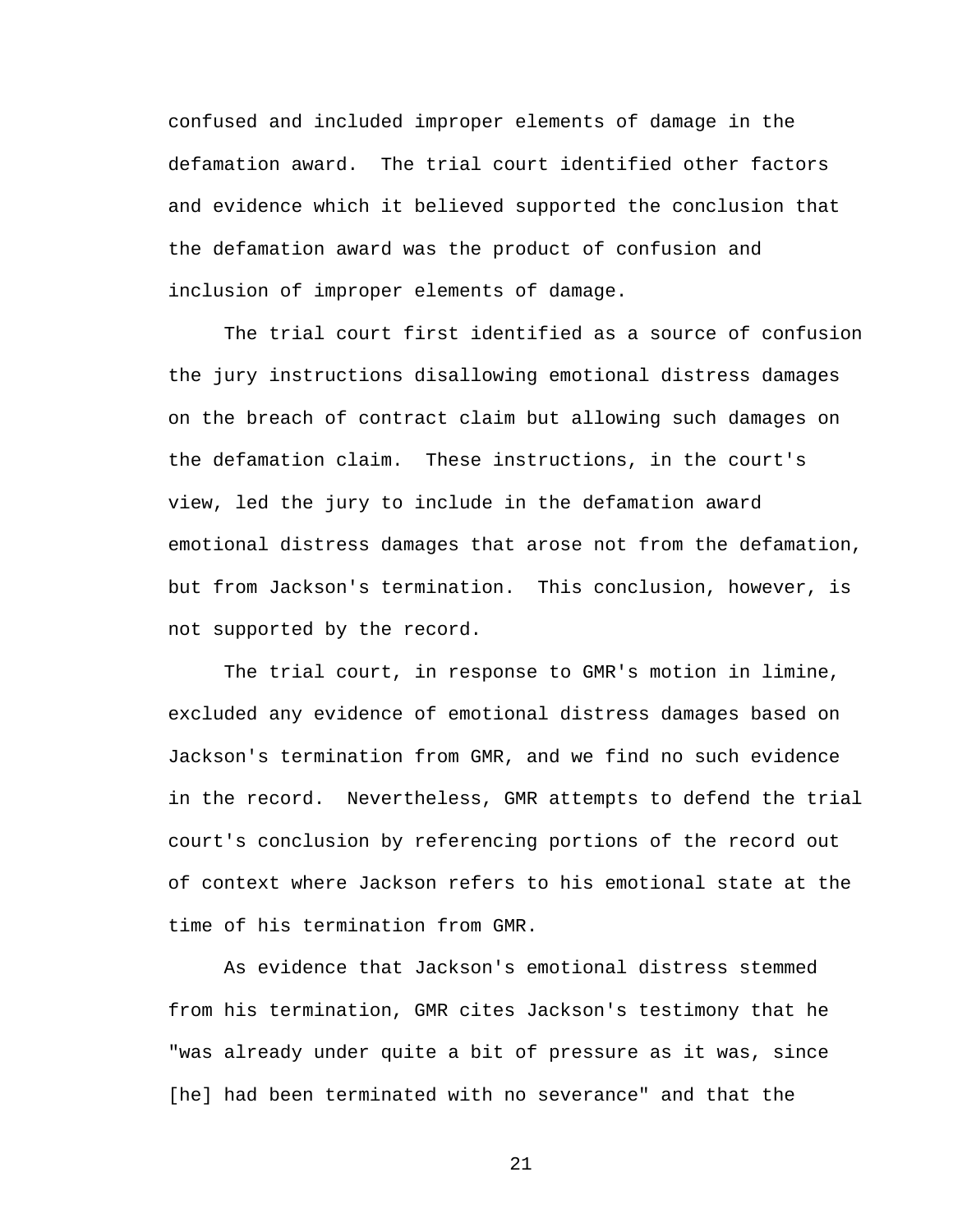defamation was "in addition to the shock" Jackson had already endured. However, Jackson made these statements in response to counsel's inquiry regarding his reaction upon learning of the defamation. GMR also highlights Jackson's discussion of "having to start over" and "build a career again." This testimony did not, as GMR suggests, pertain solely to his employment situation upon termination from GMR, but also to his career "at the moment" of trial when he was still trying to overcome the harm resulting from the defamation. Therefore, viewing the evidence in the light most favorable to Jackson, we conclude that the record does not contain sufficient evidence regarding Jackson's emotional distress caused by termination from GMR to conclude that the jury included damages based on such emotional distress in its defamation award.

 Next, the trial court reasoned that the jury improperly included in the defamation award economic injuries Jackson had identified as flowing from his loss of employment with GMR, such as loss of GMR stock options. The trial court found that statements Jackson's counsel made during argument on the remittitur motion reinforced its conclusion. Again, the record does not support this conclusion.

 Jackson introduced evidence of the potential benefits stemming from his employment with GMR as part of his fraud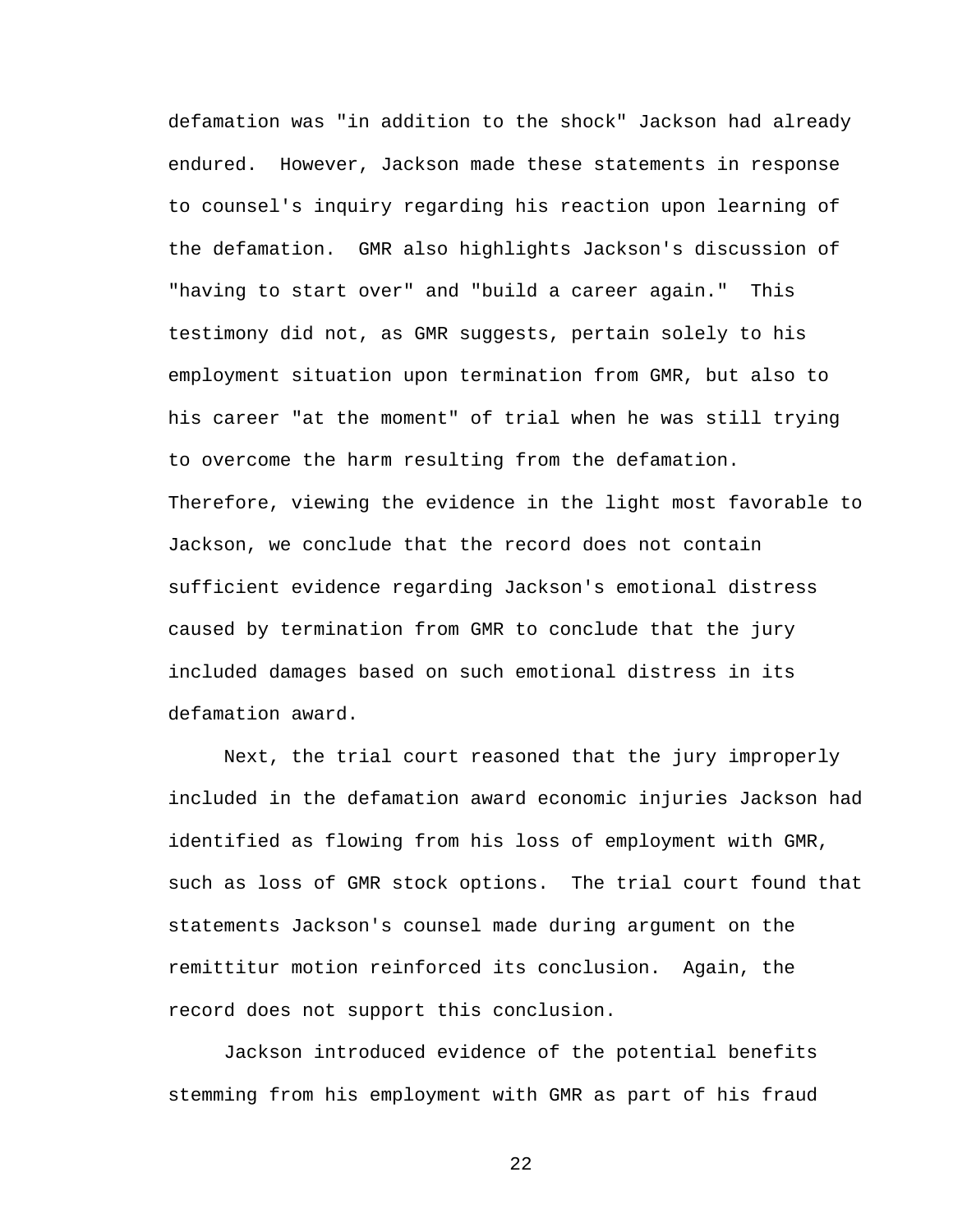claims. The trial court struck those claims and so instructed the jury. Nowhere in the record did Jackson claim these potential benefits as an element of damages, either for breach of contract or for defamation.

While arguing against remittitur, Jackson's counsel did not identify those economic benefits as an element of Jackson's damages, but rather discussed them in response to the trial court's inquiry regarding why the amount of the award, \$5 million, was not shocking. Counsel explained that in the context of this case, \$5 million was not an extravagant amount because chief executive officers and members of management in these types of businesses regularly dealt in multi-million dollar opportunities such as those Jackson identified as having taken place at GMR prior to his termination. And, counsel continued, the jury was entitled to consider numbers of such size in making the defamation award because corporations were not offering Jackson such opportunities following the defamation, although they had offered opportunities to him prior to the defamation.

 More importantly, in considering reasons which might account for the size of the defamation award, the trial court ignored other evidence and elements upon which the jury could have based the award. The trial court held that the defamatory statements constituted defamation per se and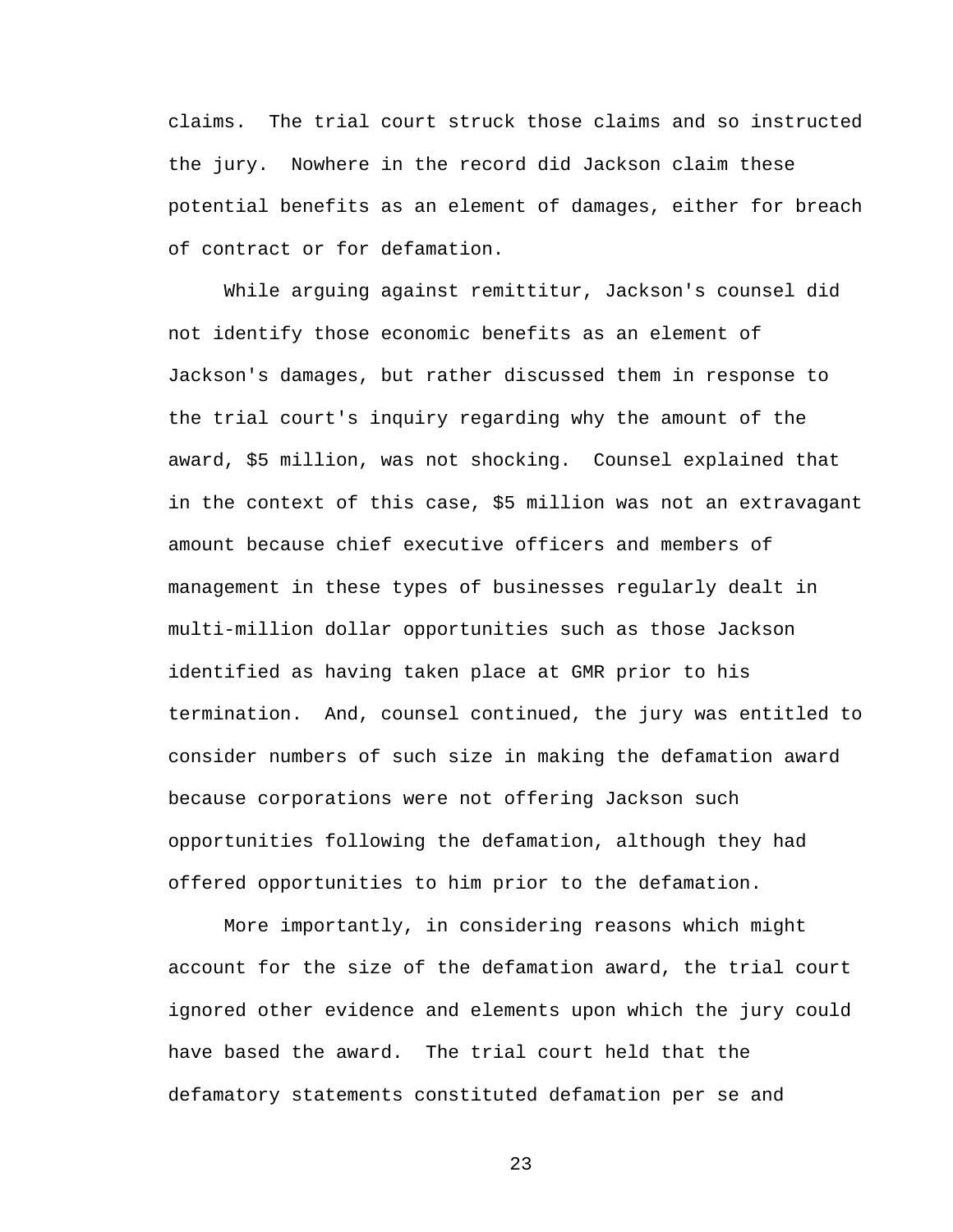properly instructed the jury that Jackson was entitled to compensatory damages for injury to his personal and business reputation, humiliation, and embarrassment without proof of any actual or pecuniary injury. The trial court also instructed the jury that in determining damages for the defamation claim it could

take into consideration all of the circumstances surrounding the statement, the occasion on which it was made and the extent of its publication, the nature and character of the insult, the probable effect on those who heard the statement, and its probable and natural effect upon the plaintiff's personal feelings and upon his standing in the community and in business.

Your verdict should be for an amount that will fully and fairly compensate him for:

- (1) any loss or injury to his business;
- (2) any insult to him including any pains, embarrassment, humiliation, or mental suffering;
- (3) any injury to his reputation; and
- (4) any actual, out-of-pocket losses that were caused by the statement.

In deciding to order remittitur, the trial court failed to address Jackson's evidence regarding injury to his reputation, humiliation, and embarrassment. The trial court also failed to acknowledge Jackson's right to recover greater damages because he presented evidence of his untarnished reputation prior to the defamation and of his fear the defaming remarks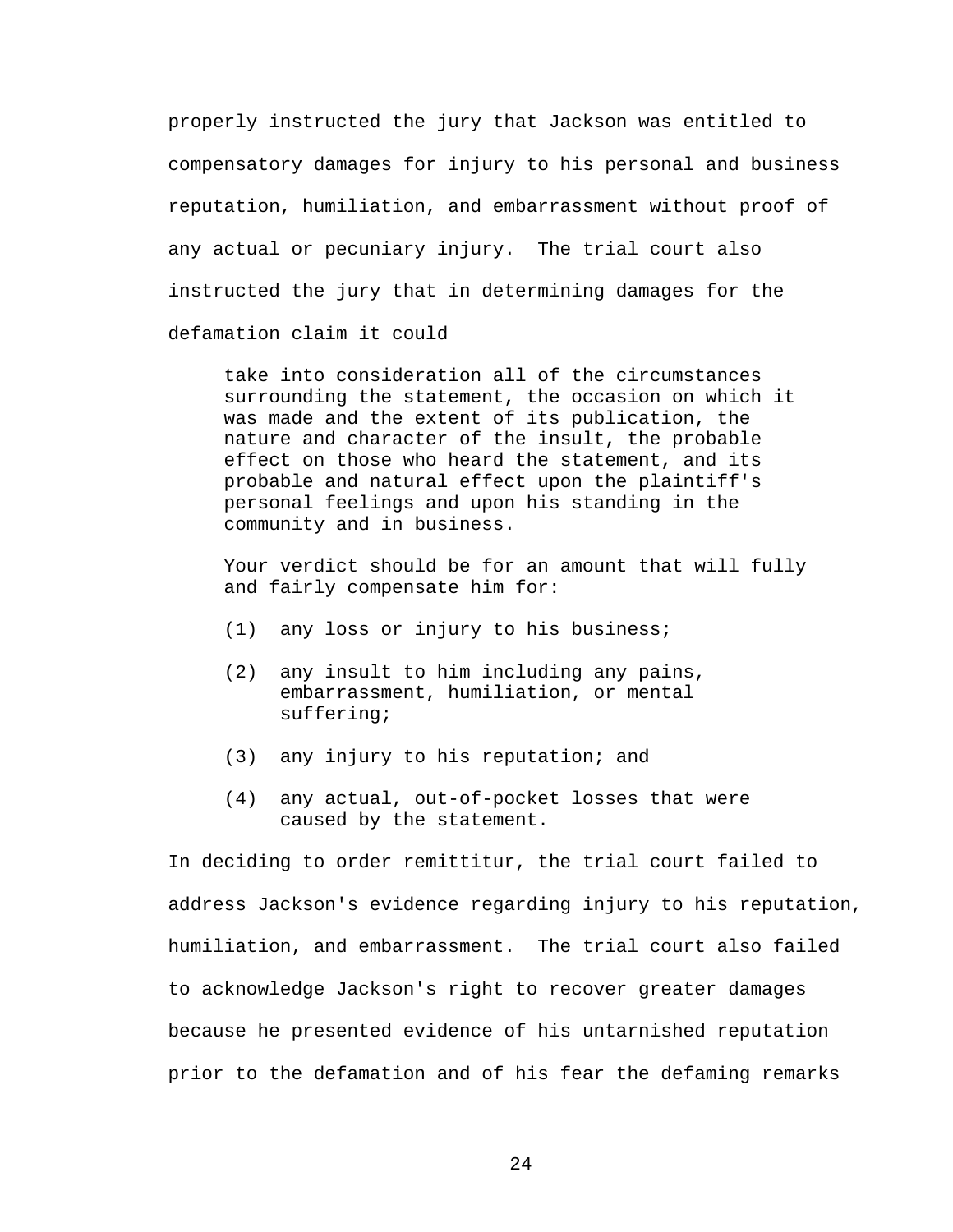reached members of the business community beyond the Seisint executives. See Poulston, 251 Va. at 261-62, 467 S.E.2d at 483.

Jackson established that though he immediately began working for Seisint after his termination, the defaming remarks caused him to lose the chance of obtaining a management position and the lucrative opportunities available to similarly situated managers. From March 2002 to January 2003, Jackson worked in sales and as a consultant to Seisint and other companies. His earnings were largely commissionbased, dependent upon his success in selling Seisint's systems to the federal government. When Seisint eventually hired him, Jackson did not hold what he considered a management position because he did not report to the chief executive officer, was not included in management meetings, and had no ability to make management decisions. Seisint hired approximately six managers in the year Jackson served as a consultant and employee. Jackson expressed distress and humiliation due to losing his opportunity to manage after 25 years: "It made me feel, frankly, quite humiliated and as though I was underused, and it put me in a stressful situation where I didn't have much control."

Jackson established his unblemished reputation by testifying to his rise in his field, including obtaining and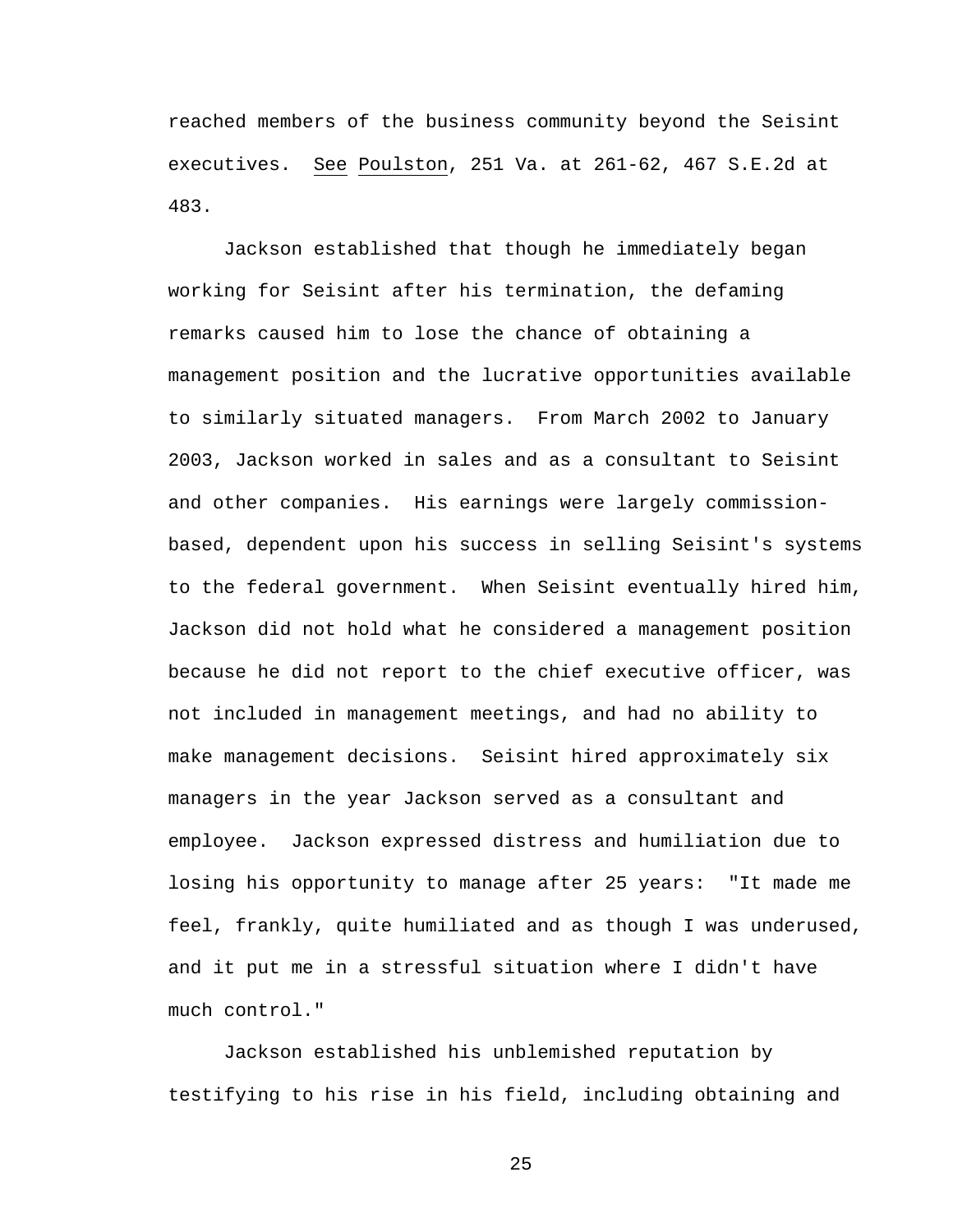maintaining coveted top-level security clearances with the federal government through multiple extensive "lifestyle polygraph" examinations. He also discussed his fears about wider publication of the defaming remarks when he testified to receiving no inquiries from potential employers after sending resumes to "tens of people literally" compared to 15 months earlier, prior to the defamation, when he had three potential job opportunities.

In determining that the defamation award was excessive, the trial court did not address the injuries presumed in defamation per se or the evidence regarding the impact of the defamation on Jackson's emotional state, reputation, and employment opportunities, all of which the jury was entitled to consider. Therefore, the record does not support a finding that the trial court "considered factors in evidence relevant to the reasoned evaluation of the damages." Poulston, 251 Va. at 259, 467 S.E.2d at 482.

Finally, GMR also contends we should affirm the trial court's order because, in comparison with other verdicts for defamation upheld in Virginia, the defamation award in this case is excessively large. In the recent case of Rose v. Jaques, 268 Va. 137, 597 S.E.2d 64 (2004), we declined to compare verdicts as a means to measure a verdict's excessiveness, but instead analyzed, as we have today, whether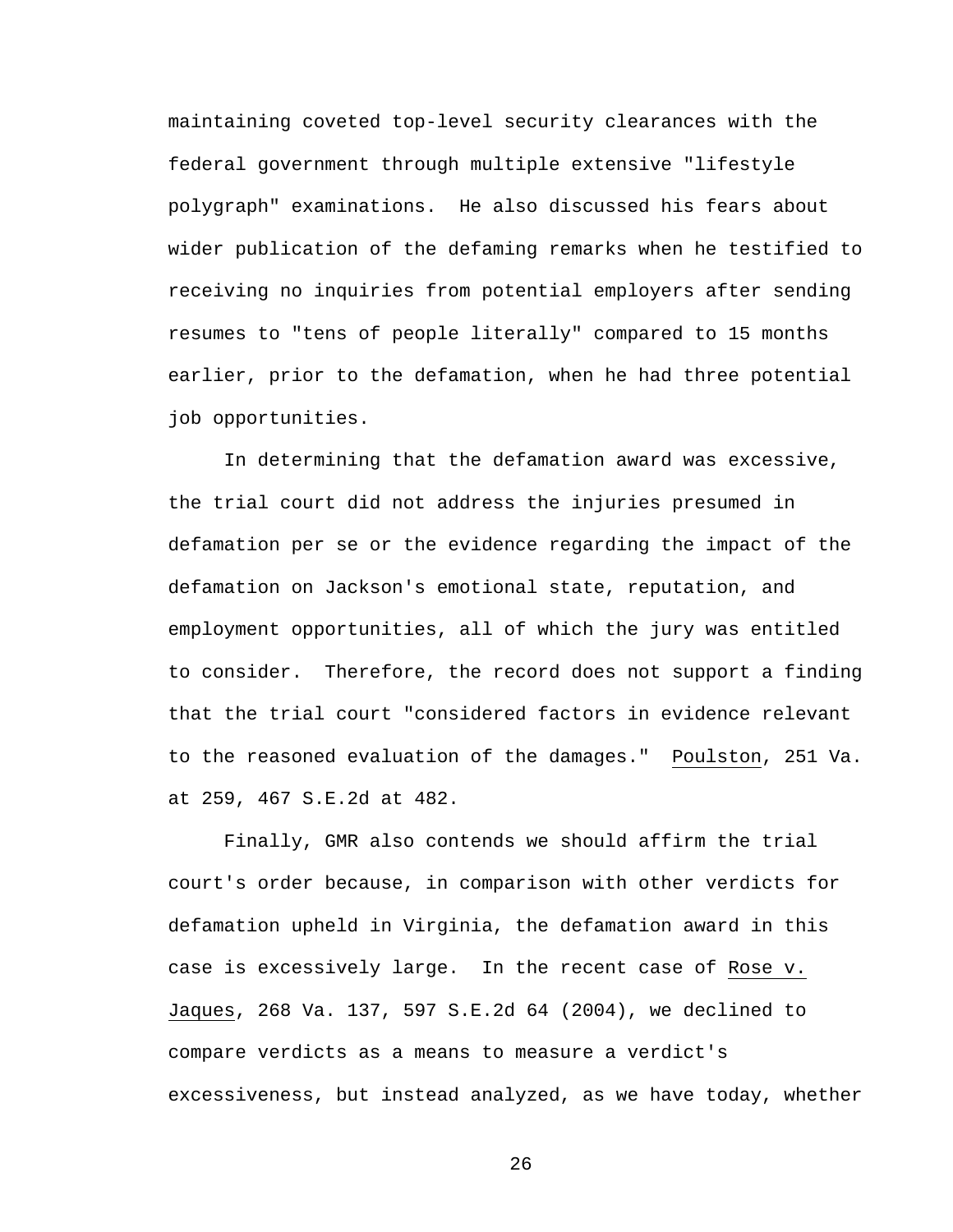the jury was influenced by passion, corruption, or prejudice, or misunderstood the facts or law. Id. at 159, 597 S.E.2d at 77 (citing Shepard, 262 Va. at 720-21, 554 S.E.2d at 75). Additionally, verdicts for defamation per se are not suitable for comparison because each case is factually unique and because juries are entitled to presume and award compensatory damages even if the plaintiff cannot prove actual injury. See Poulston, 251 Va. at 260-61, 467 S.E.2d at 483. Thus, we find no merit in GMR's argument that Jackson's verdict is excessive when compared with other defamation verdicts.

#### V. Summary

In summary, the alleged defamatory statements were timely and properly pled and proven and were not statements of opinion. Assuming without deciding that the statements were entitled to qualified privilege, the failure to instruct the jury on this issue was harmless error because actual malice was established by clear and convincing evidence. The trial court abused its discretion in setting aside the jury award for compensatory damages based on defamation and in ordering remittitur because the record does not support the trial court's conclusion that the award was excessive or was the product of jury confusion and commingling. Further, the trial court failed to consider elements of recovery upon which the